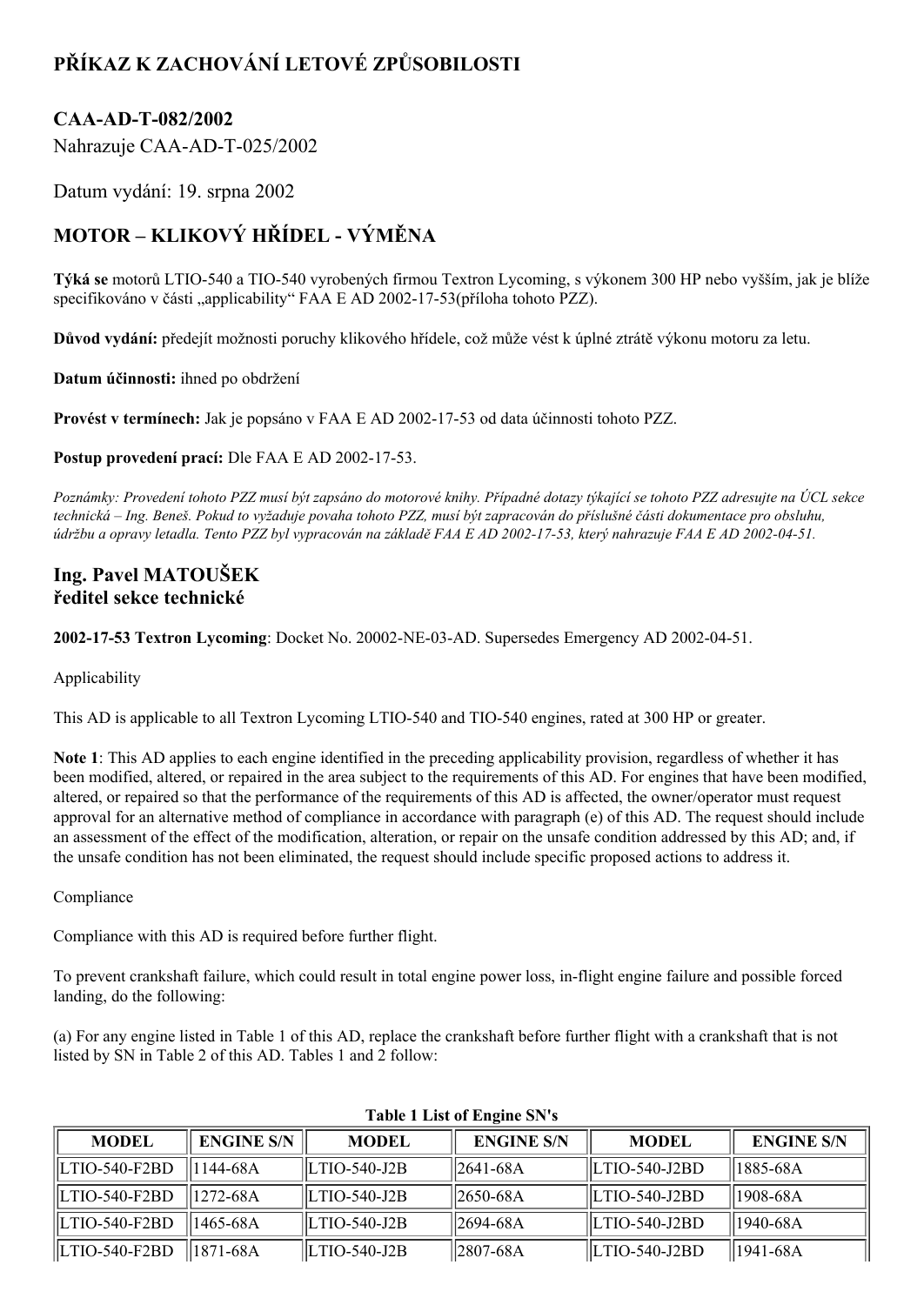| LTIO-540-F2BD  | 1874-68A           | LTIO-540-J2B        | 2865-68A            | LTIO-540-J2BD             | 1994-68A          |
|----------------|--------------------|---------------------|---------------------|---------------------------|-------------------|
| LTIO-540-F2BD  | 2103-68A           | LTIO-540-J2B        | 2888-68A            | LTIO-540-J2BD             | $ 2111 - 68A$     |
| LTIO-540-F2BD  | 2645-68A           | LTIO-540-J2B        | 2968-68A            | LTIO-540-J2BD             | 2286-68A          |
| LTIO-540-F2BD  | 2988-68A           | LTIO-540-J2B        | 2991-68A            | LTIO-540-J2BD             | 2330-68A          |
| LTIO-540-J2B   | 345-68A            | LTIO-540-J2B        | 2994-68A            | LTIO-540-J2BD             | 2419-68A          |
| LTIO-540-J2B   | 376-68A            | LTIO-540-J2BD       | 149-68A             | LTIO-540-J2BD             | 2450-68A          |
| LTIO-540-J2B   | 701-68A            | LTIO-540-J2BD       | 172-68A             | LTIO-540-J2BD             | 2485-68A          |
| LTIO-540-J2B   | 703-68A            | LTIO-540-J2BD       | 186-68A             | LTIO-540-J2BD             | 2500-68A          |
| LTIO-540-J2B   | 788-68A            | LTIO-540-J2BD       | $217 - 68A$         | LTIO-540-J2BD             | 2667-68A          |
| LTIO-540-J2B   | 877-68A            | LTIO-540-J2BD       | 297-68A             | LTIO-540-J2BD             | 2813-68A          |
| LTIO-540-J2B   | 1017-68A           | LTIO-540-J2BD       | $355 - 68A$         | LTIO-540-J2BD             | 2823-68A          |
| LTIO-540-J2B   | 1127-68A           | LTIO-540-J2BD       | 530-68A             | LTIO-540-J2BD             | 2844-68A          |
| LTIO-540-J2B   | 1159-68A           | LTIO-540-J2BD       | 648-68A             | LTIO-540-J2BD             | 2846-68A          |
| LTIO-540-J2B   | 1206-68A           | LTIO-540-J2BD       | 732-68A             | LTIO-540-J2BD             | 2856-68A          |
| LTIO-540-J2B   | 1252-68A           | LTIO-540-J2BD       | 741-68A             | LTIO-540-J2BD             | 2900-68A          |
| LTIO-540-J2B   | 1282-68A           | LTIO-540-J2BD       | 752-68A             | LTIO-540-J2BD             | 2912-68A          |
| LTIO-540-J2B   | 1333-68A           | LTIO-540-J2BD       | 839-68A             | LTIO-540-J2BD             | 2932-68A          |
| LTIO-540-J2B   | 1401-68A           | LTIO-540-J2BD       | 979-68A             | LTIO-540-J2BD             | 2942-68A          |
| LTIO-540-J2B   | 1426-68A           | LTIO-540-J2BD       | 980-68A             | LTIO-540-J2BD             | 2986-68A          |
| LTIO-540-J2B   | 1488-68A           | LTIO-540-J2BD       | 999-68A             | LTIO-540-J2BD             | 2990-68A          |
| LTIO-540-J2B   | 1566-68A           | LTIO-540-J2BD       | 1027-68A            | LTIO-540-J2BD             | 2992-68A          |
| LTIO-540-J2B   | 1928-68A           | LTIO-540-J2BD       | 1048-68A            | LTIO-540-J2BD             | 2993-68A          |
| LTIO-540-J2B   | 1984-68A           | LTIO-540-J2BD       | 1058-68A            | LTIO-540-J2BD             | 3001-68A          |
| LTIO-540-J2B   | 2018-68A           | LTIO-540-J2BD       | 1186-68A            | TIO-540-A2B               | $2169 - 61A$      |
| LTIO-540-J2B   | 2079-68A           | LTIO-540-J2BD       | 1249-68A            | TIO-540-A2B               | 4732-61A          |
| LTIO-540-J2B   | $\sqrt{2094}$ -68A | $LTIO-540-J2BD$     | $\sqrt{1271} - 68A$ | $\overline{TIO-540}$ -A2B | $\sqrt{5911-61A}$ |
| LTIO-540-J2B   | 2108-68A           | LTIO-540-J2BD       | 1331-68A            | TIO-540-A2B               | $6274 - 61A$      |
| $LTIO-540-J2B$ | 2164-68A           | LTIO-540-J2BD       | 1344-68A            | TIO-540-A2B               | 6468-61A          |
| LTIO-540-J2B   | 2168-68A           | LTIO-540-J2BD       | 1395-68A            | TIO-540-A2B               | 6629-61A          |
| LTIO-540-J2B   | 2317-68A           | LTIO-540-J2BD       | 1517-68A            | TIO-540-A2B               | 7277-61A          |
| LTIO-540-J2B   | 2331-68A           | LTIO-540-J2BD       | 1563-68A            | TIO-540-A2B               | 7931-61A          |
| LTIO-540-J2B   | 2455-68A           | LTIO-540-J2BD       | 1598-68A            | TIO-540-A2B               | 10119-61A         |
| LTIO-540-J2B   | 2572-68A           | LTIO-540-J2BD       | 1716-68A            | TIO-540-A2B               | 10292-61A         |
| LTIO-540-J2B   | 2622-68A           | LTIO-540-J2BD       | 1775-68A            | TIO-540-A2B               | 10453-61A         |
| LTIO-540-J2B   | 2636-68A           | LTIO-540-J2BD       | 1868-68A            | TIO-540-A2B               | 10742-61A         |
| TIO-540-A2B    | 11111-61A          | TIO-540-AE2A        | 6955-61A            | TIO-540-AE2A              | 10537-61A         |
| TIO-540-A2C    | 1678-61A           | <b>TIO-540-AE2A</b> | 6959-61A            | TIO-540-AE2A              | 10540-61A         |
| TIO-540-A2C    | 3038-61A           | TIO-540-AE2A        | 7738-61A            | TIO-540-AE2A              | 10545-61A         |
| TIO-540-A2C    | 3280-61A           | <b>TIO-540-AE2A</b> | 7825-61A            | TIO-540-AE2A              | 10547-61A         |
| TIO-540-A2C    | 3558-61A           | TIO-540-AE2A        | 8254-61A            | TIO-540-AE2A              | 10552-61A         |
| TIO-540-A2C    | 3654-61A           | <b>TIO-540-AE2A</b> | 9647-61A            | TIO-540-AE2A              | 10559-61A         |
| TIO-540-A2C    | 4067-61A           | <b>TIO-540-AE2A</b> | 9761-61A            | TIO-540-AE2A              | 10560-61A         |
| TIO-540-A2C    | 4141-61A           | <b>TIO-540-AE2A</b> | 9777-61A            | TIO-540-AE2A              | 10569-61A         |
| TIO-540-A2C    | 4281-61A           | TIO-540-AE2A        | 9804-61A            | TIO-540-AE2A              | 10572-61A         |
|                |                    |                     |                     |                           |                   |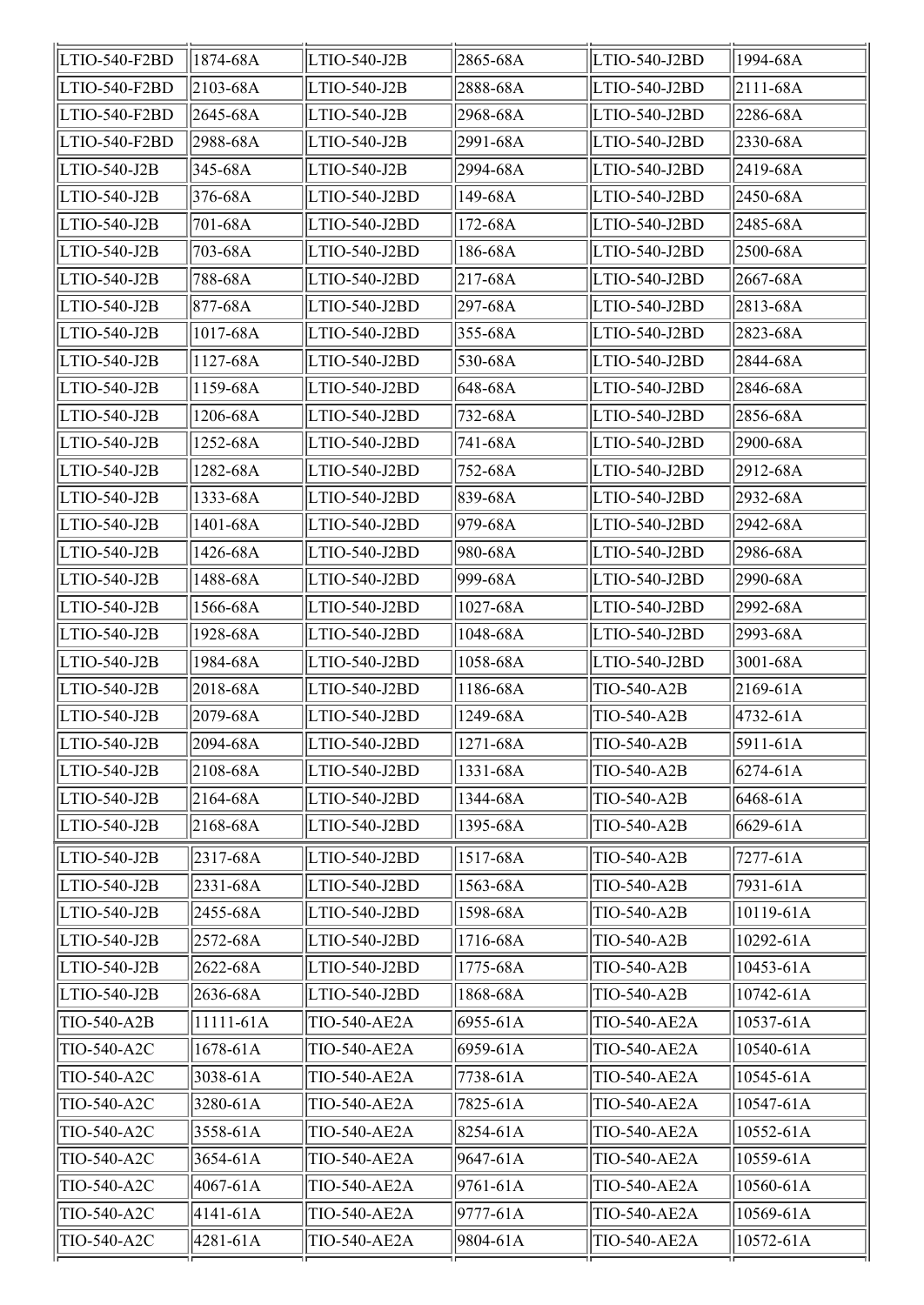| TIO-540-A2C         | $ 4611 - 61A $  | TIO-540-AE2A        | 9822-61A  | TIO-540-AE2A        | $  10578-61A$   |
|---------------------|-----------------|---------------------|-----------|---------------------|-----------------|
| TIO-540-A2C         | 4824-61A        | <b>TIO-540-AE2A</b> | 9838-61A  | TIO-540-AE2A        | 10591-61A       |
| TIO-540-A2C         | 5324-61A        | <b>TIO-540-AE2A</b> | 9849-61A  | <b>TIO-540-AE2A</b> | $ 10593 - 61A $ |
| TIO-540-A2C         | 5937-61A        | TIO-540-AE2A        | 9853-61A  | TIO-540-AE2A        | 10594-61A       |
| TIO-540-A2C         | 6618-61A        | TIO-540-AE2A        | 9952-61A  | TIO-540-AE2A        | 10595-61A       |
| TIO-540-A2C         | 7264-61A        | TIO-540-AE2A        | 10027-61A | TIO-540-AE2A        | $10603 - 61A$   |
| TIO-540-A2C         | 7401-61A        | <b>TIO-540-AE2A</b> | 10072-61A | TIO-540-AE2A        | 10608-61A       |
| TIO-540-A2C         | 7516-61A        | <b>TIO-540-AE2A</b> | 10168-61A | TIO-540-AE2A        | $10620 - 61A$   |
| TIO-540-A2C         | 7763-61A        | <b>TIO-540-AE2A</b> | 10173-61A | TIO-540-AE2A        | $10622 - 61A$   |
| TIO-540-A2C         | 7961-61A        | <b>TIO-540-AE2A</b> | 10338-61A | <b>TIO-540-AE2A</b> | $10645 - 61A$   |
| TIO-540-A2C         | 7965-61A        | <b>TIO-540-AE2A</b> | 10382-61A | TIO-540-AE2A        | 10646-61A       |
| TIO-540-A2C         | 8309-61A        | TIO-540-AE2A        | 10387-61A | TIO-540-AE2A        | 10647-61A       |
| TIO-540-A2C         | 8810-61A        | <b>TIO-540-AE2A</b> | 10393-61A | TIO-540-AE2A        | 10648-61A       |
| TIO-540-A2C         | 8855-61A        | <b>TIO-540-AE2A</b> | 10405-61A | <b>TIO-540-AE2A</b> | 10650-61A       |
| TIO-540-A2C         | 8965-61A        | TIO-540-AE2A        | 10408-61A | <b>TIO-540-AE2A</b> | $ 10756 - 61A $ |
| TIO-540-A2C         | $9134 - 61A$    | <b>TIO-540-AE2A</b> | 10427-61A | TIO-540-AE2A        | 10758-61A       |
| TIO-540-A2C         | 9410-61A        | TIO-540-AE2A        | 10436-61A | TIO-540-AE2A        | 10759-61A       |
| TIO-540-A2C         | 9440-61A        | TIO-540-AE2A        | 10448-61A | <b>TIO-540-AE2A</b> | $ 10760 - 61A $ |
| TIO-540-A2C         | 9833-61A        | <b>TIO-540-AE2A</b> | 10449-61A | <b>TIO-540-AE2A</b> | $10762 - 61A$   |
| TIO-540-A2C         | 9863-61A        | <b>TIO-540-AE2A</b> | 10451-61A | <b>TIO-540-AE2A</b> | 10766-61A       |
| TIO-540-A2C         | 9895-61A        | TIO-540-AE2A        | 10455-61A | TIO-540-AE2A        | $ 10781 - 61A $ |
| TIO-540-A2C         | 9988-61A        | <b>TIO-540-AE2A</b> | 10459-61A | TIO-540-AE2A        | 10785-61A       |
| TIO-540-A2C         | 10401-61A       | TIO-540-AE2A        | 10462-61A | TIO-540-AE2A        | 10793-61A       |
| TIO-540-A2C         | $ 11147-61A $   | <b>TIO-540-AE2A</b> | 10463-61A | <b>TIO-540-AE2A</b> | 10979-61A       |
| TIO-540-AE2A        | $ 2543 - 61A $  | TIO-540-AE2A        | 10466-61A | <b>TIO-540-AE2A</b> | 10989-61A       |
| TIO-540-AE2A        | $ 2650 - 61A $  | TIO-540-AE2A        | 10471-61A | TIO-540-AE2A        | 11001-61A       |
| <b>TIO-540-AE2A</b> | 4777-61A        | TIO-540-AE2A        | 10479-61A | <b>TIO-540-AE2A</b> | $ 11012 - 61A $ |
| <b>TIO-540-AE2A</b> | 5068-61A        | <b>TIO-540-AE2A</b> | 10489-61A | <b>TIO-540-AE2A</b> | $ 11013 - 61A $ |
| <b>TIO-540-AE2A</b> | $5110-61A$      | <b>TIO-540-AE2A</b> | 10495-61A | TIO-540-AE2A        | $ 11015 - 61A $ |
| <b>TIO-540-AE2A</b> | 5468-61A        | <b>TIO-540-AE2A</b> | 10499-61A | TIO-540-AE2A        | $ 11016 - 61A $ |
| <b>TIO-540-AE2A</b> | $ 6038 - 61A $  | <b>TIO-540-AE2A</b> | 10510-61A | <b>TIO-540-AE2A</b> | $ 11017 - 61A $ |
| <b>TIO-540-AE2A</b> | 6575-61A        | <b>TIO-540-AE2A</b> | 10535-61A | <b>TIO-540-AE2A</b> | $ 11035 - 61A $ |
| <b>TIO-540-AE2A</b> | $ 11053 - 61A $ | <b>TIO-540-AH1A</b> | 10458-61A | TIO-540-AH1A        | $ 10702 - 61A $ |
| <b>TIO-540-AE2A</b> | $ 11057-61A $   | TIO-540-AH1A        | 10472-61A | TIO-540-AH1A        | $ 10703 - 61A $ |
| <b>TIO-540-AE2A</b> | $ 11058 - 61A $ | TIO-540-AH1A        | 10481-61A | TIO-540-AH1A        | $ 10707 - 61A $ |
| <b>TIO-540-AE2A</b> | $11065 - 61A$   | <b>TIO-540-AH1A</b> | 10486-61A | TIO-540-AH1A        | $ 10714 - 61A $ |
| <b>TIO-540-AE2A</b> | $11066 - 61A$   | TIO-540-AH1A        | 10492-61A | TIO-540-AH1A        | 10719-61A       |
| TIO-540-AE2A        | $ 11087 - 61A $ | TIO-540-AH1A        | 10500-61A | TIO-540-AH1A        | $10722 - 61A$   |
| <b>TIO-540-AE2A</b> | $ 11093 - 61A $ | TIO-540-AH1A        | 10501-61A | TIO-540-AH1A        | $ 10723 - 61A $ |
| <b>TIO-540-AE2A</b> | $ 11108-61A $   | <b>TIO-540-AH1A</b> | 10508-61A | TIO-540-AH1A        | $10725 - 61A$   |
| <b>TIO-540-AE2A</b> | $ 11112-61A $   | TIO-540-AH1A        | 10519-61A | TIO-540-AH1A        | $ 10734 - 61A $ |
| <b>TIO-540-AE2A</b> | $ 11119-61A $   | TIO-540-AH1A        | 10524-61A | TIO-540-AH1A        | 10748-61A       |
| <b>TIO-540-AE2A</b> | $ 11133-61A $   | TIO-540-AH1A        | 10530-61A | TIO-540-AH1A        | 10749-61A       |
| <b>TIO-540-AE2A</b> | $ 11137-61A $   | <b>TIO-540-AH1A</b> | 10533-61A | TIO-540-AH1A        | $ 10750 - 61A $ |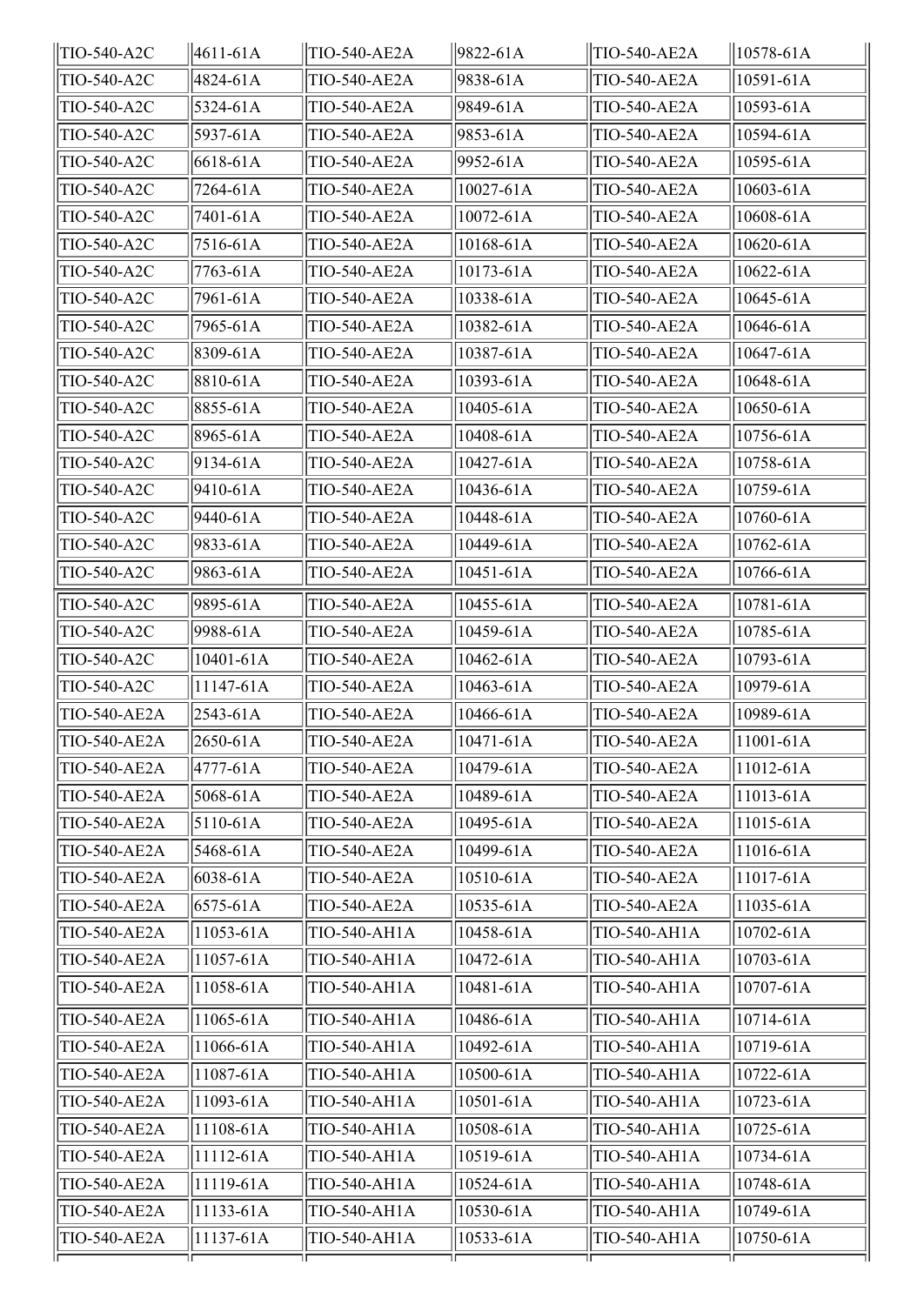| TIO-540-AE2A        | $ 11142 - 61A $ | TIO-540-AH1A        | 10567-61A     | TIO-540-AH1A | $10755 - 61A$      |
|---------------------|-----------------|---------------------|---------------|--------------|--------------------|
| <b>TIO-540-AE2A</b> | 11159-61A       | TIO-540-AH1A        | 10570-61A     | TIO-540-AH1A | 10773-61A          |
| TIO-540-AE2A        | 11167-61A       | TIO-540-AH1A        | 10573-61A     | TIO-540-AH1A | 10776-61A          |
| <b>TIO-540-AE2A</b> | 11184-61A       | TIO-540-AH1A        | 10583-61A     | TIO-540-AH1A | 10778-61A          |
| <b>TIO-540-AE2A</b> | 11188-61A       | TIO-540-AH1A        | 10587-61A     | TIO-540-AH1A | 10790-61A          |
| TIO-540-AE2A        | 11190-61A       | TIO-540-AH1A        | 10588-61A     | TIO-540-AH1A | 10797-61A          |
| <b>TIO-540-AE2A</b> | 11191-61A       | TIO-540-AH1A        | 10600-61A     | TIO-540-AH1A | 10798-61A          |
| TIO-540-AE2A        | 11194-61A       | TIO-540-AH1A        | 10607-61A     | TIO-540-AH1A | 10799-61A          |
| <b>TIO-540-AE2A</b> | 11195-61A       | TIO-540-AH1A        | 10619-61A     | TIO-540-AH1A | 10800-61A          |
| TIO-540-AE2A        | 11196-61A       | TIO-540-AH1A        | 10629-61A     | TIO-540-AH1A | 10801-61A          |
| <b>TIO-540-AE2A</b> | 11197-61A       | TIO-540-AH1A        | 10632-61A     | TIO-540-AH1A | 10802-61A          |
| TIO-540-AE2A        | 11231-61A       | TIO-540-AH1A        | 10633-61A     | TIO-540-AH1A | 10814-61A          |
| <b>TIO-540-AE2A</b> | 11259-61A       | TIO-540-AH1A        | 10634-61A     | TIO-540-AH1A | 10818-61A          |
| TIO-540-AH1A        | $671 - 61A$     | TIO-540-AH1A        | 10635-61A     | TIO-540-AH1A | 10822-61A          |
| TIO-540-AH1A        | 2346-61A        | TIO-540-AH1A        | 10640-61A     | TIO-540-AH1A | 10833-61A          |
| TIO-540-AH1A        | 3545-61A        | TIO-540-AH1A        | 10652-61A     | TIO-540-AH1A | 10836-61A          |
| TIO-540-AH1A        | 3948-61A        | TIO-540-AH1A        | 10653-61A     | TIO-540-AH1A | 10840-61A          |
| TIO-540-AH1A        | 8268-61A        | TIO-540-AH1A        | 10657-61A     | TIO-540-AH1A | 10843-61A          |
| TIO-540-AH1A        | 10138-61A       | TIO-540-AH1A        | 10658-61A     | TIO-540-AH1A | 10849-61A          |
| TIO-540-AH1A        | 10343-61A       | TIO-540-AH1A        | 10659-61A     | TIO-540-AH1A | 10852-61A          |
| TIO-540-AH1A        | 10352-61A       | TIO-540-AH1A        | 10664-61A     | TIO-540-AH1A | 10853-61A          |
| TIO-540-AH1A        | 10378-61A       | TIO-540-AH1A        | 10666-61A     | TIO-540-AH1A | 10854-61A          |
| <b>TIO-540-AH1A</b> | 10382-61A       | TIO-540-AH1A        | 10672-61A     | TIO-540-AH1A | 10861-61A          |
| TIO-540-AH1A        | 10398-61A       | TIO-540-AH1A        | 10678-61A     | TIO-540-AH1A | 10867-61A          |
| TIO-540-AH1A        | 10406-61A       | TIO-540-AH1A        | 10679-61A     | TIO-540-AH1A | 10872-61A          |
| TIO-540-AH1A        | 10434-61A       | TIO-540-AH1A        | $10680 - 61A$ | TIO-540-AH1A | $\sqrt{10873-61A}$ |
| TIO-540-AH1A        | 10450-61A       | TIO-540-AH1A        | 10688-61A     | TIO-540-AH1A | 10878-61A          |
| TIO-540-AH1A        | 10456-61A       | TIO-540-AH1A        | 10700-61A     | TIO-540-AH1A | 10879-61A          |
| <b>TIO-540-AH1A</b> | 10457-61A       | TIO-540-AH1A        | 10701-61A     | TIO-540-AH1A | 10881-61A          |
| TIO-540-AH1A        | 10897-61A       | TIO-540-AH1A        | 11122-61A     | TIO-540-AJ1A | 10114-61A          |
| <b>TIO-540-AH1A</b> | 10952-61A       | TIO-540-AH1A        | 11124-61A     | TIO-540-AJ1A | 10243-61A          |
| TIO-540-AH1A        | 10953-61A       | <b>TIO-540-AH1A</b> | 11129-61A     | TIO-540-AJ1A | 10341-61A          |
| TIO-540-AH1A        | 10954-61A       | TIO-540-AH1A        | 11134-61A     | TIO-540-AJ1A | 10354-61A          |
| TIO-540-AH1A        | 10955-61A       | TIO-540-AH1A        | 11138-61A     | TIO-540-AJ1A | 10355-61A          |
| TIO-540-AH1A        | 10957-61A       | TIO-540-AH1A        | 11139-61A     | TIO-540-AJ1A | 10356-61A          |
| TIO-540-AH1A        | 10958-61A       | TIO-540-AH1A        | 11140-61A     | TIO-540-AJ1A | 10357-61A          |
| TIO-540-AH1A        | 10965-61A       | TIO-540-AH1A        | 11141-61A     | TIO-540-AJ1A | 10362-61A          |
| TIO-540-AH1A        | 10966-61A       | TIO-540-AH1A        | 11157-61A     | TIO-540-AJ1A | 10367-61A          |
| TIO-540-AH1A        | 10968-61A       | TIO-540-AH1A        | 11158-61A     | TIO-540-AJ1A | 10369-61A          |
| TIO-540-AH1A        | 10973-61A       | TIO-540-AH1A        | 11165-61A     | TIO-540-AJ1A | 10371-61A          |
| TIO-540-AH1A        | 10984-61A       | TIO-540-AH1A        | 11183-61A     | TIO-540-AJ1A | 10372-61A          |
| TIO-540-AH1A        | 10985-61A       | TIO-540-AH1A        | 11238-61A     | TIO-540-AJ1A | 10373-61A          |
| TIO-540-AH1A        | 10986-61A       | TIO-540-AH1A        | 11243-61A     | TIO-540-AJ1A | 10377-61A          |
| TIO-540-AH1A        | 10987-61A       | TIO-540-AH1A        | 11246-61A     | TIO-540-AJ1A | 10384-61A          |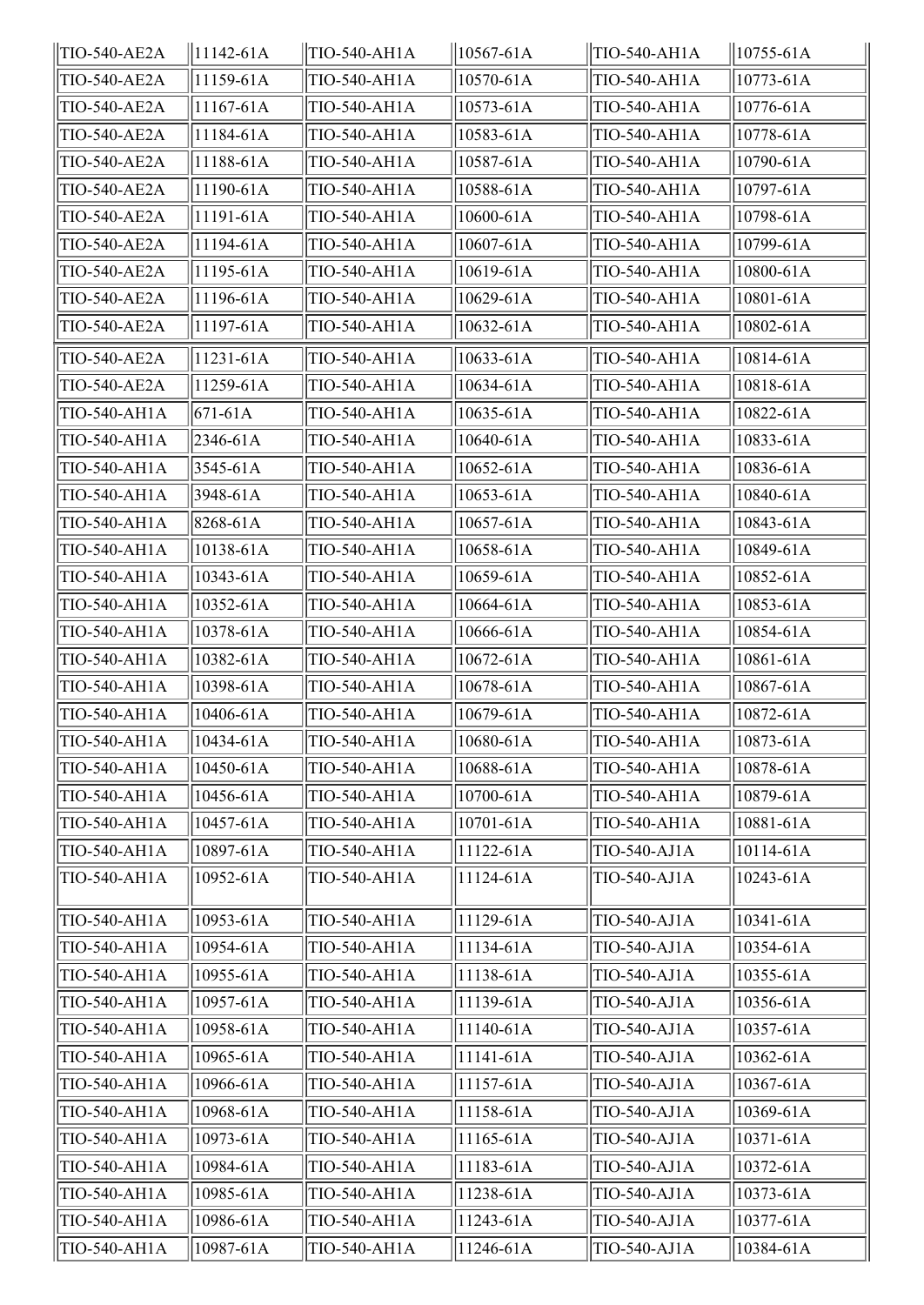| TIO-540-AH1A | 10988-61A     | TIO-540-AH1A        | 11247-61A       | TIO-540-AJ1A | 10385-61A     |
|--------------|---------------|---------------------|-----------------|--------------|---------------|
| TIO-540-AH1A | 10997-61A     | TIO-540-AH1A        | 11250-61A       | TIO-540-AJ1A | 10388-61A     |
| TIO-540-AH1A | 10998-61A     | TIO-540-AH1A        | 11251-61A       | TIO-540-AJ1A | 10389-61A     |
| TIO-540-AH1A | 10999-61A     | TIO-540-AH1A        | 11258-61A       | TIO-540-AJ1A | 10390-61A     |
| TIO-540-AH1A | 11019-61A     | TIO-540-AH1A        | 11260-61A       | TIO-540-AJ1A | 10391-61A     |
| TIO-540-AH1A | 11020-61A     | TIO-540-AH1A        | 11261-61A       | TIO-540-AJ1A | 10400-61A     |
| TIO-540-AH1A | 11022-61A     | TIO-540-AH1A        | $11263 - 61A$   | TIO-540-AJ1A | $10404 - 61A$ |
| TIO-540-AH1A | 11026-61A     | TIO-540-AH1A        | 11270-61A       | TIO-540-AJ1A | 10416-61A     |
| TIO-540-AH1A | 11038-61A     | TIO-540-AH1A        | 11271-61A       | TIO-540-AJ1A | 10428-61A     |
| TIO-540-AH1A | 11042-61A     | TIO-540-AH1A        | 11272-61A       | TIO-540-AJ1A | 10437-61A     |
| TIO-540-AH1A | 11047-61A     | TIO-540-AH1A        | 11273-61A       | TIO-540-AJ1A | 10440-61A     |
| TIO-540-AH1A | 11059-61A     | <b>TIO-540-AH1A</b> | 11274-61A       | TIO-540-AJ1A | 10444-61A     |
| TIO-540-AH1A | 11060-61A     | TIO-540-AH1A        | 11275-61A       | TIO-540-AJ1A | 10445-61A     |
| TIO-540-AH1A | 11079-61A     | <b>TIO-540-AH1A</b> | 11277-61A       | TIO-540-AJ1A | 10446-61A     |
| TIO-540-AH1A | 11080-61A     | TIO-540-AH1A        | 11278-61A       | TIO-540-AJ1A | 10454-61A     |
| TIO-540-AH1A | 11081-61A     | TIO-540-AH1A        | 11282-61A       | TIO-540-AJ1A | 10469-61A     |
| TIO-540-AH1A | 11082-61A     | TIO-540-AH1A        | 11293-61A       | TIO-540-AJ1A | 10470-61A     |
| TIO-540-AH1A | 11083-61A     | TIO-540-AH1A        | 11299-61A       | TIO-540-AJ1A | 10477-61A     |
| TIO-540-AH1A | 11097-61A     | TIO-540-AH1A        | 11300-61A       | TIO-540-AJ1A | 10478-61A     |
| TIO-540-AH1A | 11098-61A     | TIO-540-AH1A        | 11309-61A       | TIO-540-AJ1A | 10483-61A     |
| TIO-540-AH1A | 11099-61A     | TIO-540-AJ1A        | 4377-61A        | TIO-540-AJ1A | 10484-61A     |
| TIO-540-AH1A | 11104-61A     | TIO-540-AJ1A        | $ 8171 - 61A$   | TIO-540-AJ1A | 10490-61A     |
| TIO-540-AH1A | 11109-61A     | TIO-540-AJ1A        | 8627-61A        | TIO-540-AJ1A | 10491-61A     |
| TIO-540-AH1A | 11118-61A     | TIO-540-AJ1A        | 9442-61A        | TIO-540-AJ1A | 10497-61A     |
| TIO-540-AH1A | 11120-61A     | TIO-540-AJ1A        | 9634-61A        | TIO-540-AJ1A | 10503-61A     |
| TIO-540-AH1A | $11121 - 61A$ | TIO-540-AJ1A        | $ 10059 - 61A $ | TIO-540-AJ1A | 10504-61A     |
| TIO-540-AJ1A | 10506-61A     | TIO-540-AJ1A        | 10674-61A       | TIO-540-AJ1A | 10807-61A     |
| TIO-540-AJ1A | 10512-61A     | TIO-540-AJ1A        | 10675-61A       | TIO-540-AJ1A | 10809-61A     |
| TIO-540-AJ1A | 10518-61A     | TIO-540-AJ1A        | 10676-61A       | TIO-540-AJ1A | 10812-61A     |
| TIO-540-AJ1A | 10520-61A     | TIO-540-AJ1A        | 10686-61A       | TIO-540-AJ1A | 10815-61A     |
| TIO-540-AJ1A | 10521-61A     | TIO-540-AJ1A        | 10689-61A       | TIO-540-AJ1A | 10816-61A     |
| TIO-540-AJ1A | 10525-61A     | TIO-540-AJ1A        | 10690-61A       | TIO-540-AJ1A | 10820-61A     |
| TIO-540-AJ1A | 10526-61A     | TIO-540-AJ1A        | 10691-61A       | TIO-540-AJ1A | 10821-61A     |
| TIO-540-AJ1A | 10527-61A     | TIO-540-AJ1A        | 10693-61A       | TIO-540-AJ1A | 10824-61A     |
| TIO-540-AJ1A | 10542-61A     | TIO-540-AJ1A        | 10696-61A       | TIO-540-AJ1A | 10827-61A     |
| TIO-540-AJ1A | 10543-61A     | TIO-540-AJ1A        | 10697-61A       | TIO-540-AJ1A | 10831-61A     |
| TIO-540-AJ1A | 10544-61A     | TIO-540-AJ1A        | 10698-61A       | TIO-540-AJ1A | 10832-61A     |
| TIO-540-AJ1A | $10551 - 61A$ | TIO-540-AJ1A        | 10699-61A       | TIO-540-AJ1A | 10834-61A     |
| TIO-540-AJ1A | 10555-61A     | TIO-540-AJ1A        | 10704-61A       | TIO-540-AJ1A | 10835-61A     |
| TIO-540-AJ1A | 10561-61A     | TIO-540-AJ1A        | 10705-61A       | TIO-540-AJ1A | 10841-61A     |
| TIO-540-AJ1A | 10562-61A     | TIO-540-AJ1A        | 10713-61A       | TIO-540-AJ1A | 10842-61A     |
| TIO-540-AJ1A | 10563-61A     | TIO-540-AJ1A        | 10717-61A       | TIO-540-AJ1A | 10844-61A     |
| TIO-540-AJ1A | 10564-61A     | TIO-540-AJ1A        | 10721-61A       | TIO-540-AJ1A | 10845-61A     |
| TIO-540-AJ1A | 10565-61A     | TIO-540-AJ1A        | 10727-61A       | TIO-540-AJ1A | 10846-61A     |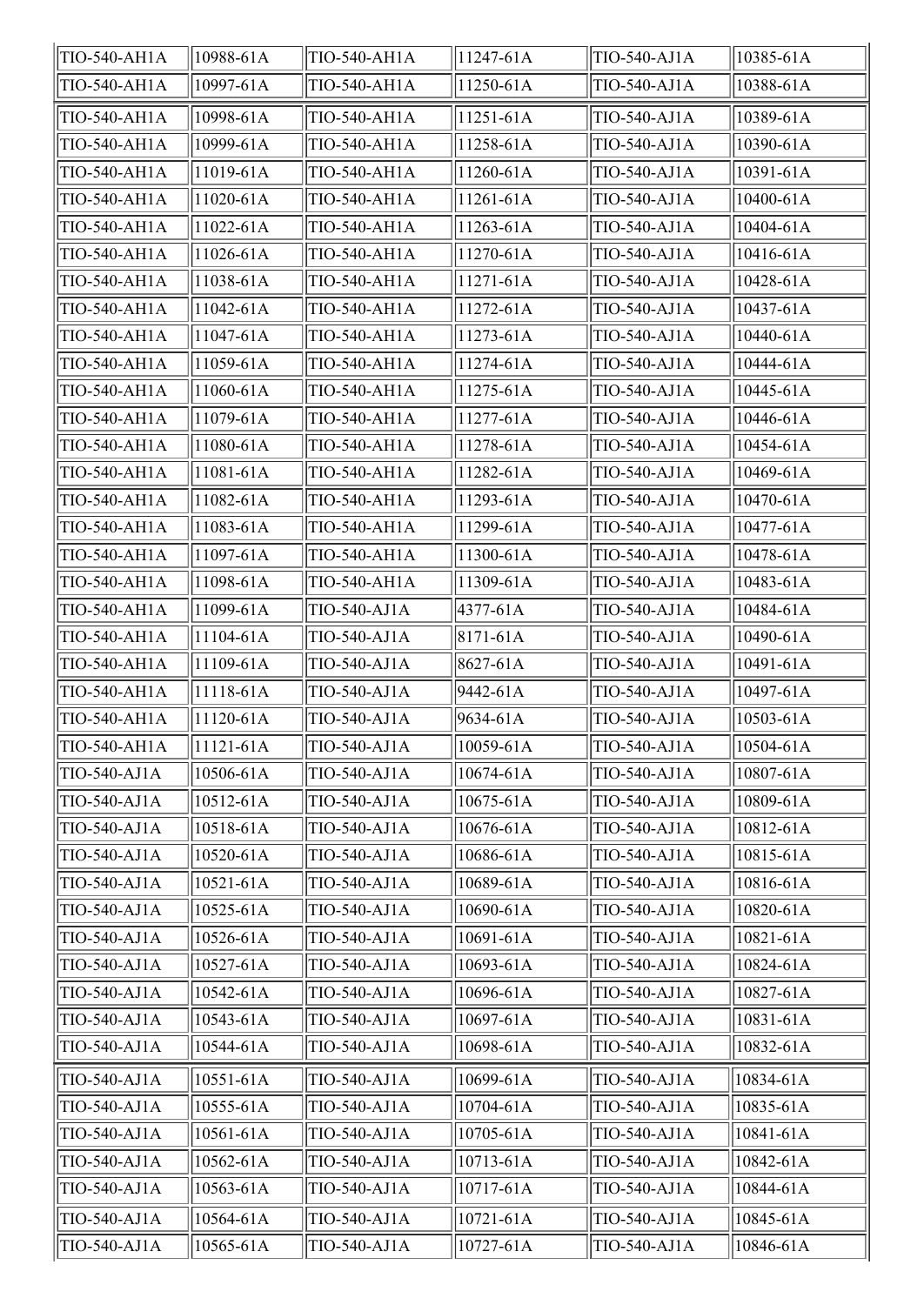| TIO-540-AJ1A | 10574-61A | TIO-540-AJ1A | 10728-61A    | TIO-540-AJ1A | 10848-61A    |
|--------------|-----------|--------------|--------------|--------------|--------------|
| TIO-540-AJ1A | 10580-61A | TIO-540-AJ1A | 10729-61A    | TIO-540-AJ1A | 10856-61A    |
| TIO-540-AJ1A | 10582-61A | TIO-540-AJ1A | 10730-61A    | TIO-540-AJ1A | 10857-61A    |
| TIO-540-AJ1A | 10586-61A | TIO-540-AJ1A | 10731-61A    | TIO-540-AJ1A | 10858-61A    |
| TIO-540-AJ1A | 10589-61A | TIO-540-AJ1A | 10736-61A    | TIO-540-AJ1A | 10860-61A    |
| TIO-540-AJ1A | 10596-61A | TIO-540-AJ1A | 10737-61A    | TIO-540-AJ1A | 10864-61A    |
| TIO-540-AJ1A | 10601-61A | TIO-540-AJ1A | 10738-61A    | TIO-540-AJ1A | 10865-61A    |
| TIO-540-AJ1A | 10604-61A | TIO-540-AJ1A | 10746-61A    | TIO-540-AJ1A | 10868-61A    |
| TIO-540-AJ1A | 10605-61A | TIO-540-AJ1A | 10747-61A    | TIO-540-AJ1A | 10874-61A    |
| TIO-540-AJ1A | 10615-61A | TIO-540-AJ1A | 10752-61A    | TIO-540-AJ1A | 10875-61A    |
| TIO-540-AJ1A | 10617-61A | TIO-540-AJ1A | 10753-61A    | TIO-540-AJ1A | 10876-61A    |
| TIO-540-AJ1A | 10624-61A | TIO-540-AJ1A | 10769-61A    | TIO-540-AJ1A | 10877-61A    |
| TIO-540-AJ1A | 10627-61A | TIO-540-AJ1A | 10770-61A    | TIO-540-AJ1A | 10895-61A    |
| TIO-540-AJ1A | 10628-61A | TIO-540-AJ1A | 10771-61A    | TIO-540-AJ1A | 10896-61A    |
| TIO-540-AJ1A | 10631-61A | TIO-540-AJ1A | 10774-61A    | TIO-540-AJ1A | 10960-61A    |
| TIO-540-AJ1A | 10641-61A | TIO-540-AJ1A | 10779-61A    | TIO-540-AJ1A | 10961-61A    |
| TIO-540-AJ1A | 10654-61A | TIO-540-AJ1A | 10783-61A    | TIO-540-AJ1A | 10962-61A    |
| TIO-540-AJ1A | 10661-61A | TIO-540-AJ1A | 10784-61A    | TIO-540-AJ1A | 10972-61A    |
| TIO-540-AJ1A | 10662-61A | TIO-540-AJ1A | 10786-61A    | TIO-540-AJ1A | 10976-61A    |
| TIO-540-AJ1A | 10667-61A | TIO-540-AJ1A | 10787-61A    | TIO-540-AJ1A | 10977-61A    |
| TIO-540-AJ1A | 10668-61A | TIO-540-AJ1A | 10803-61A    | TIO-540-AJ1A | 10980-61A    |
| TIO-540-AJ1A | 10669-61A | TIO-540-AJ1A | 10804-61A    | TIO-540-AJ1A | 10981-61A    |
| TIO-540-AJ1A | 10673-61A | TIO-540-AJ1A | 10805-61A    | TIO-540-AJ1A | 10982-61A    |
| TIO-540-AJ1A | 10983-61A | TIO-540-AJ1A | 11185-61A    | TIO-540-J2B  | 1234-61A     |
| TIO-540-AJ1A | 10991-61A | TIO-540-AJ1A | 11189-61A    | TIO-540-J2B  | 2315-61A     |
| TIO-540-AJ1A | 10992-61A | TIO-540-AJ1A | $ 11193-61A$ | TIO-540-J2B  | 2453-61A     |
| TIO-540-AJ1A | 10993-61A | TIO-540-AJ1A | 11198-61A    | TIO-540-J2B  | $3167 - 61A$ |
| TIO-540-AJ1A | 10994-61A | TIO-540-AJ1A | 11199-61A    | TIO-540-J2B  | 3218-61A     |
| TIO-540-AJ1A | 10995-61A | TIO-540-AJ1A | 11203-61A    | TIO-540-J2B  | 3590-61A     |
| TIO-540-AJ1A | 10996-61A | TIO-540-AJ1A | 11205-61A    | TIO-540-J2B  | 3692-61A     |
| TIO-540-AJ1A | 11003-61A | TIO-540-AJ1A | 11210-61A    | TIO-540-J2B  | 4412-61A     |
| TIO-540-AJ1A | 11005-61A | TIO-540-AJ1A | 11215-61A    | TIO-540-J2B  | 4421-61A     |
| TIO-540-AJ1A | 11009-61A | TIO-540-AJ1A | 11219-61A    | TIO-540-J2B  | 4457-61A     |
| TIO-540-AJ1A | 11010-61A | TIO-540-AJ1A | 11221-61A    | TIO-540-J2B  | 4612-61A     |
| TIO-540-AJ1A | 11011-61A | TIO-540-AJ1A | 11223-61A    | TIO-540-J2B  | 4861-61A     |
| TIO-540-AJ1A | 11014-61A | TIO-540-AJ1A | 11224-61A    | TIO-540-J2B  | 4907-61A     |
| TIO-540-AJ1A | 11030-61A | TIO-540-AJ1A | 11232-61A    | TIO-540-J2B  | 5402-61A     |
| TIO-540-AJ1A | 11034-61A | TIO-540-AJ1A | 11233-61A    | TIO-540-J2B  | 5544-61A     |
| TIO-540-AJ1A | 11043-61A | TIO-540-AJ1A | 11234-61A    | TIO-540-J2B  | 5757-61A     |
| TIO-540-AJ1A | 11044-61A | TIO-540-AJ1A | 11235-61A    | TIO-540-J2B  | 5842-61A     |
| TIO-540-AJ1A | 11045-61A | TIO-540-AJ1A | 11236-61A    | TIO-540-J2B  | 5955-61A     |
| TIO-540-AJ1A | 11046-61A | TIO-540-AJ1A | 11237-61A    | TIO-540-J2B  | 5976-61A     |
| TIO-540-AJ1A | 11061-61A | TIO-540-AJ1A | 11239-61A    | TIO-540-J2B  | 5991-61A     |
| TIO-540-AJ1A | 11069-61A | TIO-540-AJ1A | 11248-61A    | TIO-540-J2B  | 6088-61A     |
|              |           |              |              |              |              |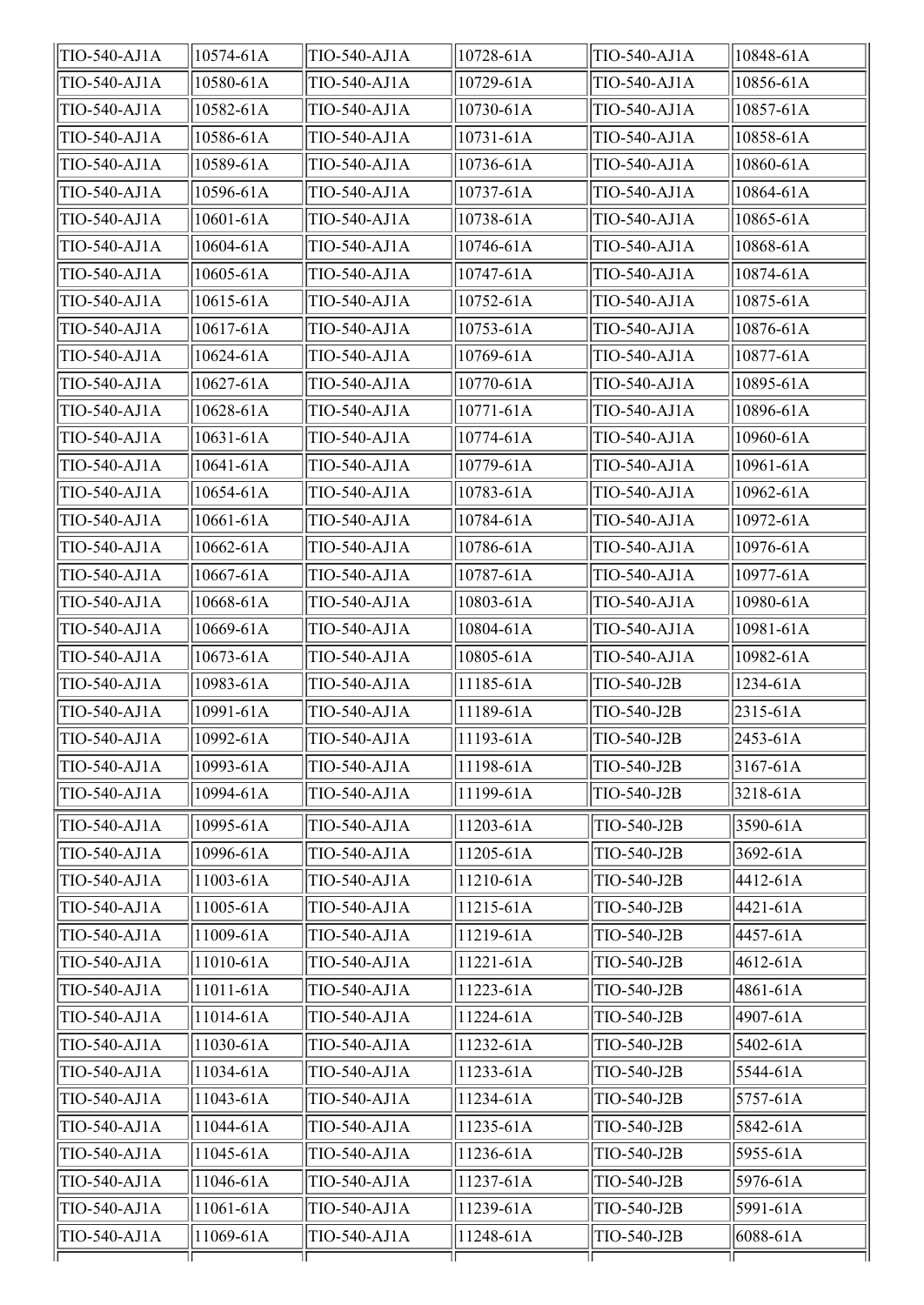| TIO-540-AJ1A | 11089-61A | TIO-540-AJ1A | 11249-61A      | TIO-540-J2B  | $ 6256 - 61A$ |
|--------------|-----------|--------------|----------------|--------------|---------------|
| TIO-540-AJ1A | 11092-61A | TIO-540-AJ1A | 11252-61A      | TIO-540-J2B  | $6743 - 61A$  |
| TIO-540-AJ1A | 11096-61A | TIO-540-AJ1A | 11253-61A      | TIO-540-J2B  | $6751 - 61A$  |
| TIO-540-AJ1A | 11113-61A | TIO-540-AJ1A | 11256-61A      | TIO-540-J2B  | 6837-61A      |
| TIO-540-AJ1A | 11123-61A | TIO-540-AJ1A | 11266-61A      | TIO-540-J2B  | 7639-61A      |
| TIO-540-AJ1A | 11127-61A | TIO-540-AJ1A | 11267-61A      | TIO-540-J2B  | 7948-61A      |
| TIO-540-AJ1A | 11128-61A | TIO-540-AJ1A | 11268-61A      | TIO-540-J2B  | 8092-61A      |
| TIO-540-AJ1A | 11150-61A | TIO-540-AJ1A | 11279-61A      | TIO-540-J2B  | 8192-61A      |
| TIO-540-AJ1A | 11151-61A | TIO-540-AJ1A | 11280-61A      | TIO-540-J2B  | 8246-61A      |
| TIO-540-AJ1A | 11153-61A | TIO-540-AJ1A | 11285-61A      | TIO-540-J2B  | 8353-61A      |
| TIO-540-AJ1A | 11164-61A | TIO-540-AJ1A | 11286-61A      | TIO-540-J2B  | 8852-61A      |
| TIO-540-AJ1A | 11166-61A | TIO-540-AJ1A | 11290-61A      | TIO-540-J2B  | 8883-61A      |
| TIO-540-AJ1A | 11168-61A | TIO-540-AJ1A | 11292-61A      | TIO-540-J2B  | 9071-61A      |
| TIO-540-AJ1A | 11169-61A | TIO-540-AJ1A | 11296-61A      | TIO-540-J2B  | 9300-61A      |
| TIO-540-AJ1A | 11172-61A | TIO-540-AJ1A | $ 11308 - 61A$ | TIO-540-J2B  | 9307-61A      |
| TIO-540-AJ1A | 11175-61A | TIO-540-F2BD | 7357-61A       | TIO-540-J2B  | 9687-61A      |
| TIO-540-AJ1A | 11176-61A | TIO-540-F2BD | 7596-61A       | TIO-540-J2B  | 9847-61A      |
| TIO-540-AJ1A | 11177-61A | TIO-540-F2BD | 8368-61A       | TIO-540-J2B  | 9851-61A      |
| TIO-540-AJ1A | 11178-61A | TIO-540-F2BD | 9810-61A       | TIO-540-J2B  | 9941-61A      |
| TIO-540-AJ1A | 11181-61A | TIO-540-F2BD | 9839-61A       | TIO-540-J2B  | 10100-61A     |
| TIO-540-J2B  | 10214-61A | TIO-540-J2BD | 4455-61A       | TIO-540-J2BD | 9993-61A      |
| TIO-540-J2B  | 10301-61A | TIO-540-J2BD | 4710-61A       | TIO-540-J2BD | 10175-61A     |
| TIO-540-J2B  | 10366-61A | TIO-540-J2BD | 4863-61A       | TIO-540-J2BD | 10219-61A     |
| TIO-540-J2B  | 10431-61A | TIO-540-J2BD | 4945-61A       | TIO-540-J2BD | 10695-61A     |
| TIO-540-J2B  | 10443-61A | TIO-540-J2BD | 5391-61A       | TIO-540-J2BD | 10741-61A     |
| TIO-540-J2B  | 10515-61A | TIO-540-J2BD | 5405-61A       | TIO-540-J2BD | 10828-61A     |
| TIO-540-J2B  | 10528-61A | TIO-540-J2BD | 5720-61A       | TIO-540-J2BD | 10830-61A     |
| TIO-540-J2B  | 10571-61A | TIO-540-J2BD | 5750-61A       | TIO-540-J2BD | 11077-61A     |
| TIO-540-J2B  | 10576-61A | TIO-540-J2BD | 6020-61A       | TIO-540-J2BD | 11146-61A     |
| TIO-540-J2B  | 10577-61A | TIO-540-J2BD | 6045-61A       | TIO-540-J2BD | 11148-61A     |
| TIO-540-J2B  | 10637-61A | TIO-540-J2BD | 6089-61A       | TIO-540-J2BD | 11149-61A     |
| TIO-540-J2B  | 10638-61A | TIO-540-J2BD | 6422-61A       | TIO-540-J2BD | 11192-61A     |
| TIO-540-J2B  | 10655-61A | TIO-540-J2BD | 6441-61A       | TIO-540-J2BD | 11227-61A     |
| TIO-540-J2B  | 10743-61A | TIO-540-J2BD | 6561-61A       | TIO-540-J2BD | 11255-61A     |
| TIO-540-J2B  | 10810-61A | TIO-540-J2BD | 6582-61A       | TIO-540-S1AD | 2574-61A      |
| TIO-540-J2B  | 10811-61A | TIO-540-J2BD | 6646-61A       | TIO-540-S1AD | 3744-61A      |
| TIO-540-J2B  | 10862-61A | TIO-540-J2BD | 7085-61A       | TIO-540-S1AD | 7554-61A      |
| TIO-540-J2B  | 10863-61A | TIO-540-J2BD | 7108-61A       | TIO-540-S1AD | 8149-61A      |
| TIO-540-J2B  | 11032-61A | TIO-540-J2BD | 7501-61A       | TIO-540-S1AD | 8331-61A      |
| TIO-540-J2B  | 11033-61A | TIO-540-J2BD | 7502-61A       | TIO-540-S1AD | 8781-61A      |
| TIO-540-J2B  | 11037-61A | TIO-540-J2BD | 7562-61A       | TIO-540-S1AD | 9815-61A      |
| TIO-540-J2B  | 11070-61A | TIO-540-J2BD | 7678-61A       | TIO-540-S1AD | 9982-61A      |
| TIO-540-J2B  | 11101-61A | TIO-540-J2BD | 7790-61A       | TIO-540-S1AD | 10078-61A     |
| TIO-540-J2B  | 11135-61A | TIO-540-J2BD | 7892-61A       | TIO-540-S1AD | 10089-61A     |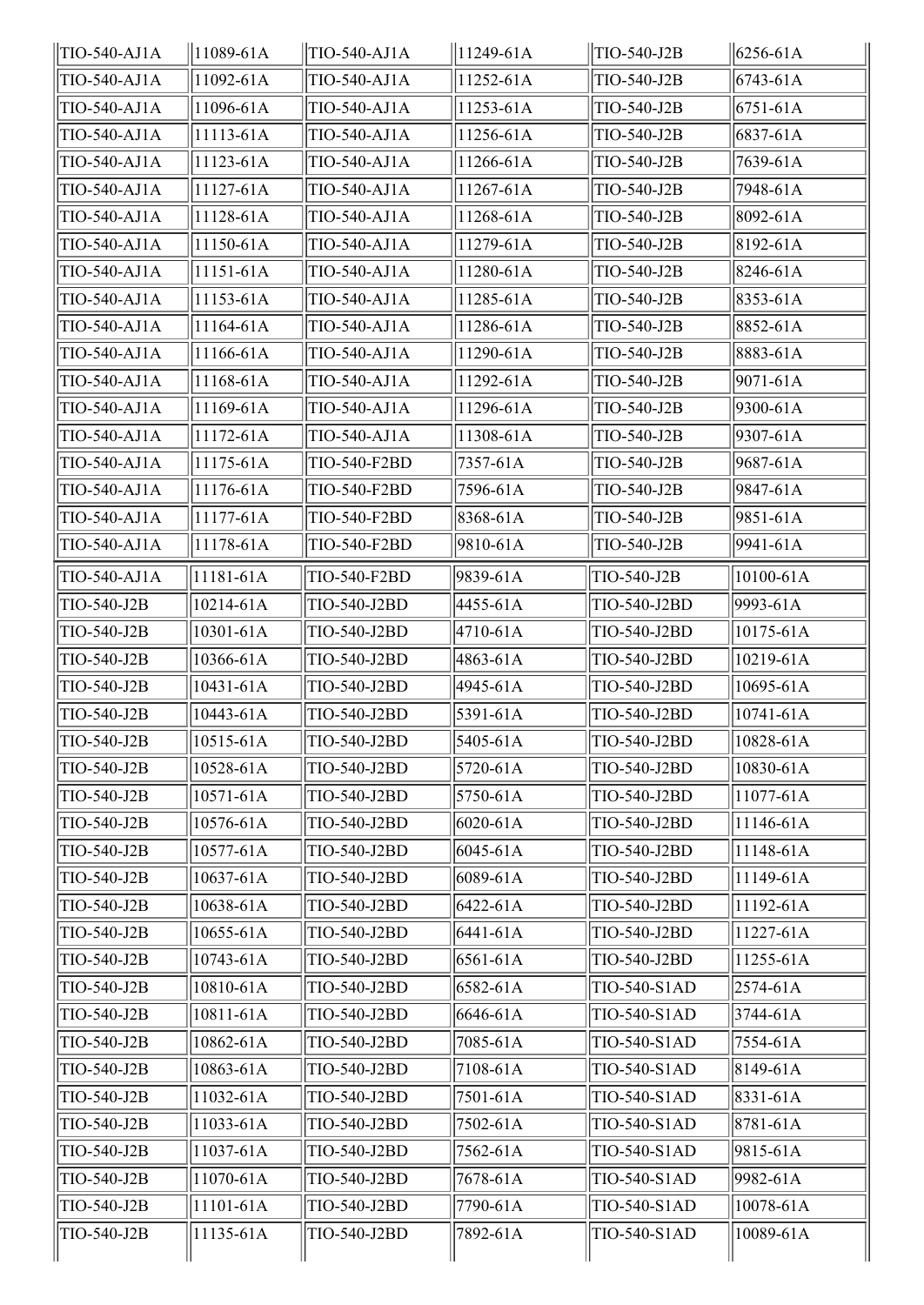| TIO-540-J2B                            | 11136-61A      |            | TIO-540-J2BD |  | 7975-61A               | TIO-540-S1AD | 10969-61A     |
|----------------------------------------|----------------|------------|--------------|--|------------------------|--------------|---------------|
| TIO-540-J2B                            | 11187-61A      |            | TIO-540-J2BD |  | 8239-61A               | TIO-540-S1AD | 11055-61A     |
| TIO-540-J2B                            | 11289-61A      |            | TIO-540-J2BD |  | 8405-61A               | TIO-540-U2A  | $1103 - 61A$  |
| TIO-540-J2BD                           | 842-61A        |            | TIO-540-J2BD |  | 8409-61A               | TIO-540-U2A  | 2505-61A      |
| TIO-540-J2BD                           | 1679-61A       |            | TIO-540-J2BD |  | 8439-61A               | TIO-540-U2A  | $3184 - 61A$  |
| TIO-540-J2BD                           | 2171-61A       |            | TIO-540-J2BD |  | 8615-61A               | TIO-540-U2A  | 4641-61A      |
| TIO-540-J2BD                           | 2340-61A       |            | TIO-540-J2BD |  | 8617-61A               | TIO-540-U2A  | 4658-61A      |
| TIO-540-J2BD                           | 2372-61A       |            | TIO-540-J2BD |  | 8780-61A               | TIO-540-U2A  | 7269-61A      |
| TIO-540-J2BD                           | $ 2543 - 61A $ |            | TIO-540-J2BD |  | 8871-61A               | TIO-540-U2A  | 8530-61A      |
| TIO-540-J2BD                           | $3176 - 61A$   |            | TIO-540-J2BD |  | 8963-61A               | TIO-540-U2A  | 8566-61A      |
| TIO-540-J2BD                           | 3193-61A       |            | TIO-540-J2BD |  | 9025-61A               | TIO-540-U2A  | 9064-61A      |
| TIO-540-J2BD                           | 3259-61A       |            | TIO-540-J2BD |  | 9026-61A               | TIO-540-U2A  | 9517-61A      |
| TIO-540-J2BD                           | 3370-61A       |            | TIO-540-J2BD |  | 9137-61A               | TIO-540-U2A  | 9794-61A      |
| TIO-540-J2BD                           | 3532-61A       |            | TIO-540-J2BD |  | 9164-61A               | TIO-540-U2A  | 10136-61A     |
| TIO-540-J2BD                           | 3818-61A       |            | TIO-540-J2BD |  | 9343-61A               | TIO-540-U2A  | $10241 - 61A$ |
| TIO-540-J2BD                           | 3918-61A       |            | TIO-540-J2BD |  | 9355-61A               | TIO-540-U2A  | 10553-61A     |
| TIO-540-J2BD                           | 4138-61A       |            | TIO-540-J2BD |  | 9463-61A               | TIO-540-U2A  | 10585-61A     |
| TIO-540-J2BD                           | 4213-61A       |            | TIO-540-J2BD |  | 9573-61A               | TIO-540-U2A  | 11073-61A     |
| TIO-540-J2BD                           | 4217-61A       |            | TIO-540-J2BD |  | 9662-61A               | TIO-540-U2A  | 11074-61A     |
| TIO-540-J2BD                           | 4240-61A       |            | TIO-540-J2BD |  | 9793-61A               | TIO-540-V2AD | 8560-61A      |
| TIO-540-J2BD                           | 4241-61A       |            | TIO-540-J2BD |  | 9846-61A               |              |               |
| TIO-540-J2BD                           | 4248-61A       |            | TIO-540-J2BD |  | 9965-61A               |              |               |
| TIO-540-J2BD                           | 4371-61A       |            | TIO-540-J2BD |  | 9980-61A               |              |               |
| <b>Table 2 List of Crankshaft SN's</b> |                |            |              |  |                        |              |               |
|                                        |                |            |              |  | <b>CRANKSHAFT SN's</b> |              |               |
| V537912175                             | V537912648     |            | V537912901   |  | V537912959             | V537913227   | V537913281    |
| V537012176                             | V537012640     | V537012002 |              |  | V537012061             | 17537013228  | 17537013282   |

| V537912175 | IV537912648 | V537912901 | IV537912959 | IV537913227 | IV537913281 |
|------------|-------------|------------|-------------|-------------|-------------|
| V537912176 | V537912649  | V537912902 | V537912961  | V537913228  | V537913282  |
| V537912185 | V537912650  | V537912903 | V537912962  | V537913229  | V537913284  |
| V537912190 | V537912657  | V537912904 | V537912965  | V537913230  | V537913285  |
| V537912195 | V537912663  | V537912906 | V537912966  | V537913231  | V537913286  |
| V537912199 | V537912859  | V537912907 | V537912967  | V537913232  | V537913288  |
| V537912201 | V537912861  | V537912908 | V537912968  | V537913233  | V537913289  |
| V537912202 | V537912862  | V537912909 | V537912971  | V537913234  | V537913292  |
| V537912203 | V537912863  | V537912910 | V537912973  | V537913235  | V537913293  |
| V537912204 | V537912865  | V537912911 | V537912974  | V537913236  | V537913294  |
| V537912207 | V537912866  | V537912912 | V537912975  | V537913237  | V537913295  |
| V537912209 | V537912867  | V537912914 | V537912976  | V537913238  | V537913297  |
| V537912210 | V537912868  | V537912915 | V537912977  | V537913239  | V537913502  |
| V537912212 | V537912869  | V537912916 | V537912978  | V537913240  | V537913503  |
| V537912213 | V537912870  | V537912917 | V537912979  | V537913241  | V537913504  |
| V537912225 | V537912871  | V537912918 | V537912980  | V537913242  | V537913506  |
| V537912226 | V537912872  | V537912919 | V537912981  | V537913243  | V537913507  |
| V537912607 | V537912873  | V537912920 | V537913197  | V537913244  | V537913508  |
| V537912608 | V537912875  | V537912921 | V537913198  | V537913245  | V537913509  |
|            |             |            |             |             |             |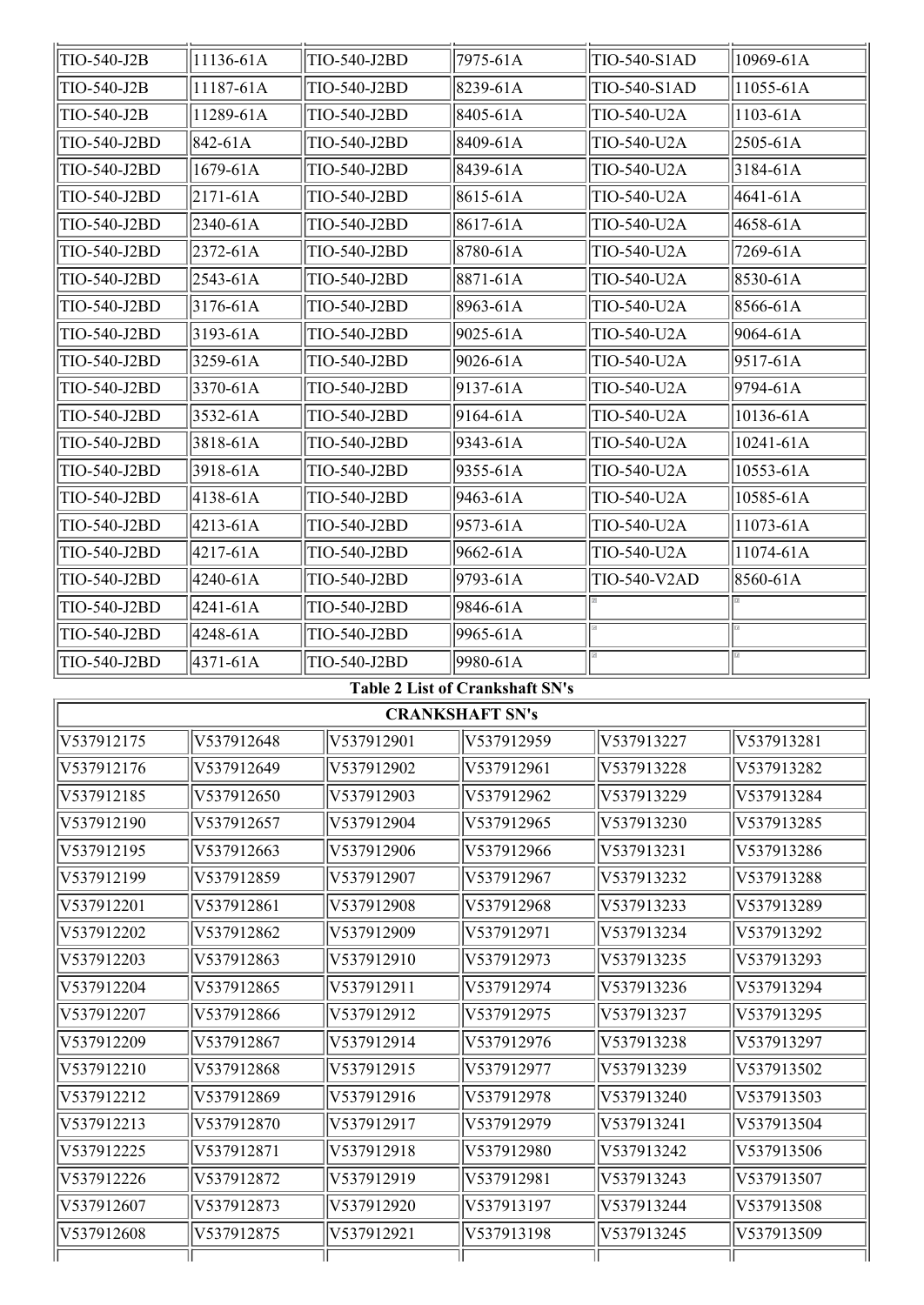| V537912610 | V537912876 | V537912924 | V537913199 | V537913246 | V537913512 |
|------------|------------|------------|------------|------------|------------|
| V537912611 | V537912877 | V537912925 | V537913201 | V537913249 | V537913514 |
| V537912612 | V537912878 | V537912928 | V537913202 | V537913251 | V537913516 |
| V537912613 | V537912879 | V537912930 | V537913203 | V537913252 | V537913517 |
| V537912615 | V537912880 | V537912932 | V537913204 | V537913253 | V537913520 |
| V537912616 | V537912882 | V537912938 | V537913205 | V537913255 | V537913521 |
| V537912617 | V537912883 | V537912944 | V537913208 | V537913256 | V537913523 |
| V537912619 | V537912884 | V537912945 | V537913209 | V537913257 | V537913525 |
| V537912622 | V537912885 | V537912946 | V537913210 | V537913258 | V537913526 |
| V537912623 | V537912886 | V537912947 | V537913212 | V537913259 | V537913527 |
| V537912624 | V537912887 | V537912948 | V537913213 | V537913260 | V537913528 |
| V537912625 | V537912889 | V537912949 | V537913214 | V537913262 | V537913529 |
| V537912626 | V537912890 | V537912950 | V537913215 | V537913265 | V537913530 |
| V537912627 | V537912892 | V537912951 | V537913218 | V537913267 | V537913532 |
| V537912628 | V537912893 | V537912952 | V537913219 | V537913268 | V537913533 |
| V537912635 | V537912894 | V537912953 | V537913220 | V537913271 | V537913534 |
| V537912642 | V537912896 | V537912954 | V537913221 | V537913273 | V537913535 |
| V537912643 | V537912897 | V537912955 | V537913222 | V537913274 | V537913536 |
|            |            |            |            |            |            |
| V537912644 | V537912898 | V537912956 | V537913223 | V537913275 | V537913537 |
| V537912645 | V537912899 | V537912957 | V537913224 | V537913276 | V537913538 |
| V537912647 | V537912900 | V537912958 | V537913226 | V537913279 | V537913541 |
| V537913542 | V537914183 | V537914312 | V537915046 | V537915480 | V537916019 |
| V537913543 | V537914214 | V537914313 | V537915049 | V537915481 | V537916112 |
| V537913544 | V537914257 | V537914314 | V537915050 | V537915485 | V537916114 |
| V537913546 | V537914258 | V537914317 | V537915051 | V537915486 | V537916115 |
| V537913548 | V537914259 | V537914318 | V537915052 | V537915487 | V537916116 |
| V537913549 | V537914260 | V537914319 | V537915053 | V537915488 | V537916117 |
| V537913550 | V537914261 | V537914322 | V537915055 | V537915490 | V537916119 |
| V537913551 | V537914262 | V537914324 | V537915056 | V537915491 | V537916120 |
| V537913552 | V537914265 | V537914326 | V537915298 | V537915492 | V537916122 |
| V537913555 | V537914266 | V537914329 | V537915299 | V537915493 | V537916123 |
| V537913556 | V537914268 | V537914330 | V537915300 | V537915495 | V537916124 |
| V537913557 | V537914271 | V537914500 | V537915301 | V537915497 | V537916126 |
| V537913559 | V537914272 | V537915012 | V537915302 | V537915498 | V537916127 |
| V537913560 | V537914273 | V537915013 | V537915304 | V537915499 | V537916128 |
| V537913561 | V537914274 | V537915014 | V537915305 | V537915500 | V537916129 |
| V537913578 | V537914275 | V537915015 | V537915306 | V537915501 | V537916130 |
| V537913676 | V537914276 | V537915016 | V537915307 | V537915699 | V537916132 |
| V537913680 | V537914277 | V537915017 | V537915308 | V537915991 | V537916134 |
| V537913683 | V537914278 | V537915018 | V537915309 | V537915992 | V537916135 |
| V537913684 | V537914282 | V537915019 | V537915311 | V537915994 | V537916137 |
| V537913687 | V537914283 | V537915020 | V537915313 | V537915995 | V537916138 |
| V537913688 | V537914286 | V537915022 | V537915314 | V537915996 | V537916139 |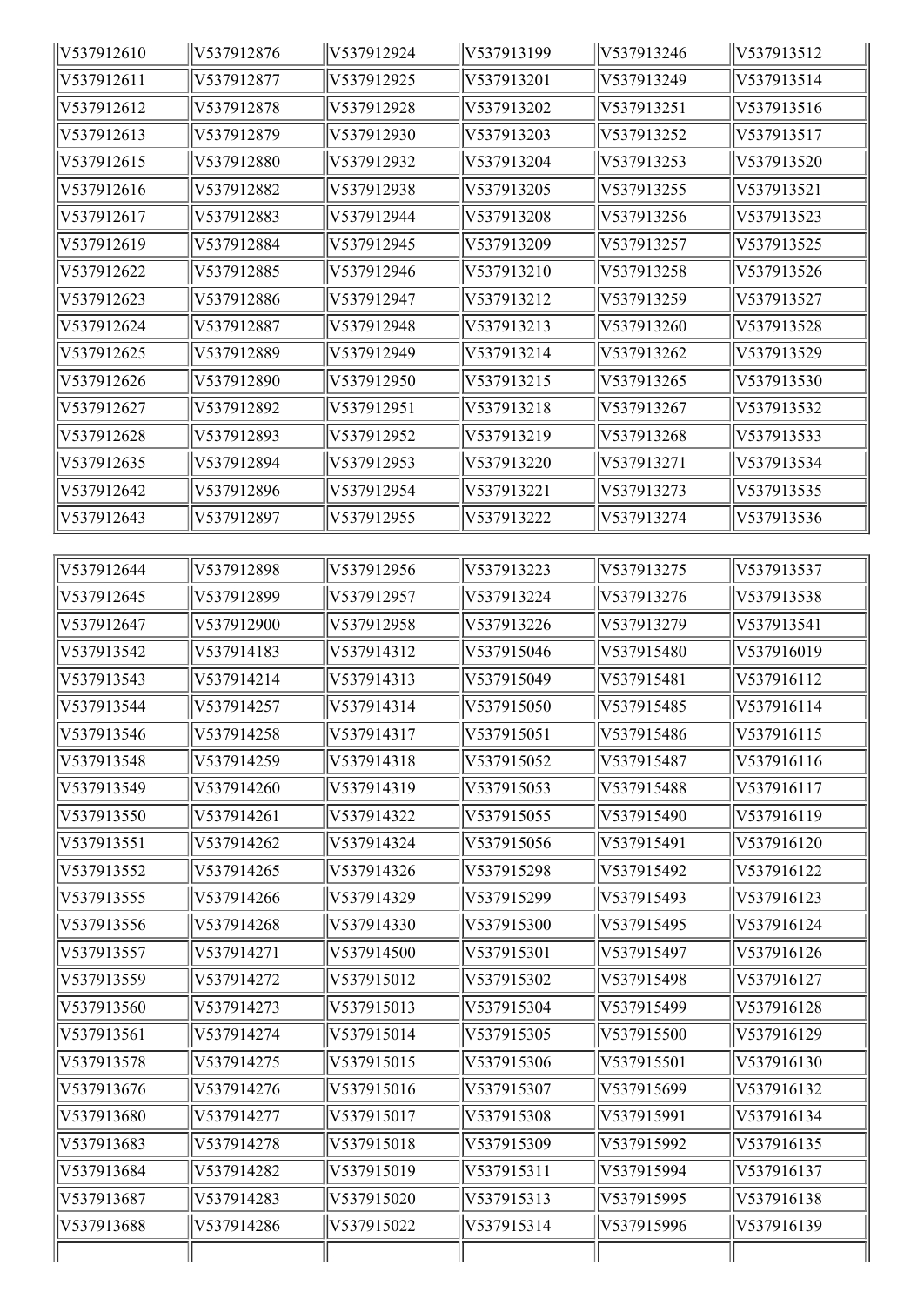| V537913691 | V537914287           | V537915023 | V537915315 | V537915997 | V537916141 |
|------------|----------------------|------------|------------|------------|------------|
| V537913694 | V537914288           | V537915024 | V537915316 | V537915998 | V537916142 |
| V537913697 | V537914289           | V537915026 | V537915317 | V537915999 | V537916143 |
| V537913699 | V537914290           | V537915027 | V537915318 | V537916000 | V537916144 |
| V537913700 | V537914291           | V537915028 | V537915319 | V537916001 | V537916145 |
| V537913701 | V537914292           | V537915029 | V537915320 | V537916003 | V537916146 |
| V537913702 | V537914293           | V537915030 | V537915321 | V537916004 | V537916147 |
| V537913703 | V537914294           | V537915032 | V537915322 | V537916005 | V537916148 |
| V537913704 | V537914296           | V537915033 | V537915323 | V537916006 | V537916149 |
| V537913707 | V537914297           | V537915034 | V537915324 | V537916007 | V537916151 |
| V537913709 | V537914299           | V537915035 | V537915325 | V537916008 | V537916408 |
| V537913710 | V537914300           | V537915036 | V537915326 | V537916009 | V537916409 |
| V537913711 | V537914301           | V537915038 | V537915327 | V537916010 | V537916410 |
| V537913712 | V537914304           | V537915039 | V537915473 | V537916011 | V537916411 |
| V537913714 | V537914305           | V537915040 | V537915474 | V537916012 | V537916412 |
| V537913866 | V537914306           | V537915041 | V537915475 | V537916013 | V537916413 |
| V537913995 | V537914307           | V537915042 | V537915476 | V537916015 | V537916414 |
| V537913998 | V537914308           | V537915043 | V537915477 | V537916016 | V537916415 |
| V537913999 | V537914310           | V537915044 | V537915478 | V537916017 | V537916416 |
| V537914141 | V537914311           | V537915045 | V537915479 | V537916018 | V537916417 |
| V537916418 | V537916715           | V537916974 | V537917208 | V537917258 | V537917571 |
| V537916419 | V537916717           | V537916975 | V537917209 | V537917259 | V537917698 |
| V537916420 | V537916718           | V537916976 | V537917212 | V537917260 | V537917699 |
| V537916421 | V537916719           | V537916977 | V537917214 | V537917527 | V537917745 |
| V537916422 | V537916720           | V537916978 | V537917215 | V537917528 | V537917926 |
| V537916423 | $\sqrt{V}$ 537916721 | V537916979 | V537917217 | V537917529 | V537917927 |
| V537916424 | V537916724           | V537916980 | V537917218 | V537917530 | V537917928 |
| V537916425 | V537916725           | V537916981 | V537917219 | V537917532 | V537917929 |
| V537916426 | V537916726           | V537916982 | V537917221 | V537917533 | V537917930 |
| V537916427 | V537916727           | V537916983 | V537917222 | V537917534 | V537917931 |
| V537916428 | V537916728           | V537916985 | V537917223 | V537917535 | V537917932 |
| V537916430 | V537916729           | V537916986 | V537917224 | V537917536 | V537917933 |
| V537916431 | V537916730           | V537917029 | V537917225 | V537917537 | V537917934 |
| V537916432 | V537916732           | V537917031 | V537917226 | V537917538 | V537917935 |
| V537916433 | V537916734           | V537917032 | V537917227 | V537917539 | V537917936 |
| V537916434 | V537916735           | V537917033 | V537917228 | V537917541 | V537917937 |
| V537916435 | V537916736           | V537917034 | V537917229 | V537917542 | V537917938 |
| V537916436 | V537916737           | V537917037 | V537917230 | V537917543 | V537917939 |
| V537916437 | V537916739           | V537917039 | V537917231 | V537917545 | V537917940 |
| V537916439 | V537916740           | V537917042 | V537917232 | V537917546 | V537917941 |
| V537916531 | V537916741           | V537917043 | V537917233 | V537917547 | V537917942 |
| V537916532 | V537916742           | V537917044 | V537917234 | V537917548 | V537917944 |
| V537916533 | V537916743           | V537917045 | V537917235 | V537917550 | V537917946 |
| V537916534 | V537916745           | V537917047 | V537917236 | V537917551 | V537917947 |
|            |                      |            |            |            |            |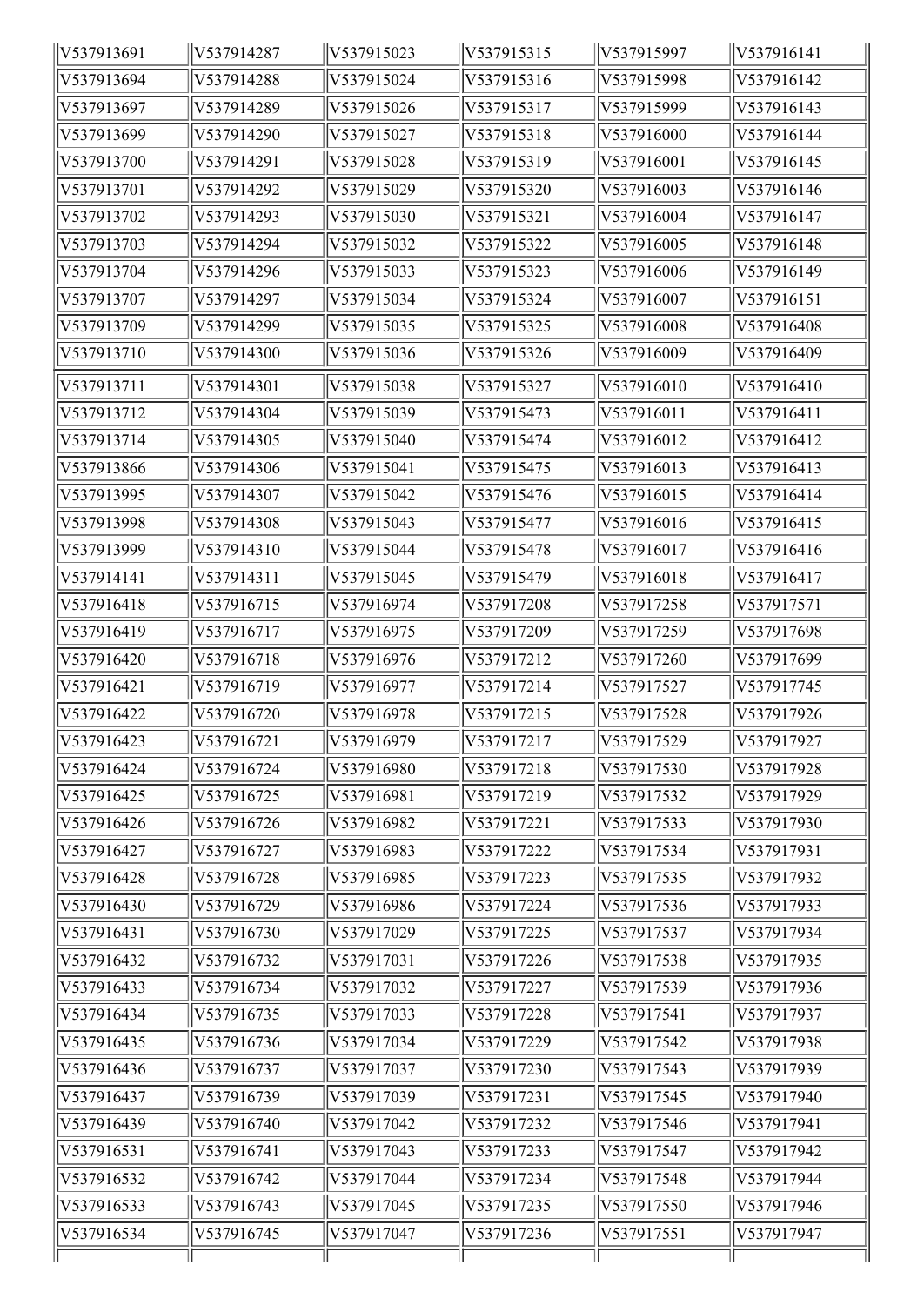| V537916535 | V537916746 | V537917049           | V537917238 | V537917552 | V537917948 |
|------------|------------|----------------------|------------|------------|------------|
| V537916536 | V537916747 | V537917050           | V537917239 | V537917554 | V537917949 |
| V537916537 | V537916748 | V537917051           | V537917240 | V537917555 | V537917950 |
| V537916538 | V537916749 | V537917052           | V537917241 | V537917556 | V537917952 |
| V537916539 | V537916750 | V537917123           | V537917242 | V537917557 | V537917953 |
| V537916541 | V537916957 | V537917195           | V537917243 | V537917558 | V537917954 |
| V537916543 | V537916959 | V537917196           | V537917244 | V537917559 | V537917955 |
| V537916544 | V537916960 | V537917197           | V537917245 | V537917560 | V537917956 |
| V537916614 | V537916961 | V537917198           | V537917246 | V537917561 | V537917957 |
| V537916706 | V537916962 | V537917199           | V537917247 | V537917562 | V537917958 |
| V537916707 | V537916963 | V537917200           | V537917248 | V537917563 | V537917959 |
| V537916708 | V537916967 | V537917201           | V537917251 | V537917564 | V537917960 |
| V537916709 | V537916968 | V537917202           | V537917252 | V537917565 | V537917966 |
| V537916710 | V537916969 | V537917203           | V537917253 | V537917566 | V537917967 |
| V537916711 | V537916970 | V537917204           | V537917254 | V537917567 | V537917968 |
| V537916712 | V537916971 | V537917205           | V537917255 | V537917568 | V537917969 |
| V537916713 | V537916972 | V537917206           | V537917256 | V537917569 | V537917972 |
| V537916714 | V537916973 | V537917207           | V537917257 | V537917570 | V537917973 |
| V537917974 | V537918289 | V537918495           | V537918969 | V537919297 | V537919508 |
| V537917975 | V537918290 | V537918496           | V537918970 | V537919298 | V537919509 |
| V537917976 | V537918292 | V537918497           | V537919026 | V537919299 | V537919510 |
| V537917977 | V537918293 | V537918498           | V537919027 | V537919300 | V537919511 |
| V537917978 | V537918294 | V537918499           | V537919028 | V537919301 | V537919512 |
| V537917979 | V537918295 | V537918920           | V537919029 | V537919302 | V537919513 |
| V537917980 | V537918296 | V537918922           | V537919030 | V537919303 | V537919514 |
| V537917981 | V537918297 | $\sqrt{V}$ 537918923 | V537919031 | V537919450 | V537919515 |
| V537917982 | V537918298 | V537918925           | V537919032 | V537919460 | V537919516 |
| V537917983 | V537918299 | V537918926           | V537919033 | V537919471 | V537919518 |
| V537917984 | V537918300 | V537918927           | V537919034 | V537919472 | V537919519 |
| V537918257 | V537918301 | V537918928           | V537919035 | V537919473 | V537919520 |
| V537918258 | V537918393 | V537918929           | V537919036 | V537919474 | V537919521 |
| V537918259 | V537918461 | V537918930           | V537919037 | V537919475 | V537919522 |
| V537918260 | V537918462 | V537918931           | V537919038 | V537919476 | V537919523 |
| V537918261 | V537918463 | V537918933           | V537919039 | V537919477 | V537919524 |
| V537918262 | V537918464 | V537918934           | V537919040 | V537919478 | V537919525 |
| V537918263 | V537918465 | V537918935           | V537919042 | V537919480 | V537919526 |
| V537918264 | V537918467 | V537918936           | V537919043 | V537919482 | V537919527 |
| V537918265 | V537918468 | V537918937           | V537919044 | V537919483 | V537919528 |
| V537918266 | V537918469 | V537918938           | V537919045 | V537919484 | V537919529 |
| V537918267 | V537918470 | V537918940           | V537919091 | V537919485 | V537919803 |
| V537918268 | V537918471 | V537918941           | V537919096 | V537919486 | V537919804 |
| V537918269 | V537918472 | V537918942           | V537919147 | V537919487 | V537919805 |
| V537918270 | V537918473 | V537918946           | V537919277 | V537919488 | V537919806 |
| V537918272 | V537918474 | V537918948           | V537919278 | V537919489 | V537919807 |
|            |            |                      |            |            |            |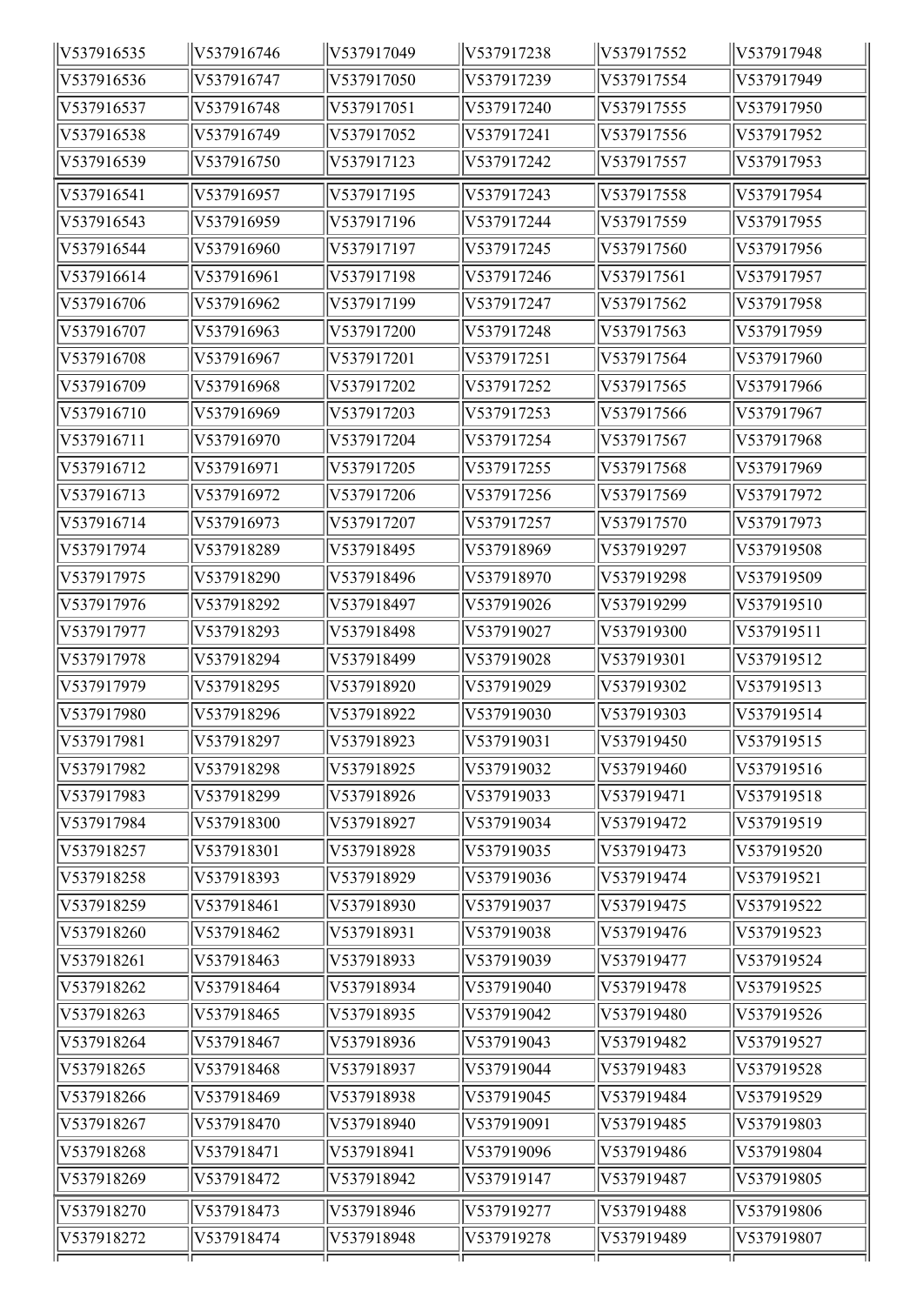| V537918273 | V537918475 | V537918950 | V537919279 | V537919490 | V537919808 |
|------------|------------|------------|------------|------------|------------|
| V537918274 | V537918476 | V537918951 | V537919281 | V537919491 | V537919809 |
| V537918275 | V537918477 | V537918952 | V537919282 | V537919492 | V537919810 |
| V537918276 | V537918478 | V537918953 | V537919283 | V537919493 | V537919811 |
| V537918277 | V537918479 | V537918954 | V537919284 | V537919494 | V537919813 |
| V537918278 | V537918480 | V537918956 | V537919285 | V537919495 | V537919818 |
| V537918279 | V537918481 | V537918958 | V537919286 | V537919496 | V537919819 |
| V537918280 | V537918482 | V537918959 | V537919287 | V537919497 | V537919820 |
| V537918281 | V537918483 | V537918960 | V537919288 | V537919498 | V537919821 |
| V537918282 | V537918486 | V537918961 | V537919289 | V537919499 | V537919822 |
| V537918283 | V537918487 | V537918962 | V537919290 | V537919500 | V537919823 |
| V537918284 | V537918488 | V537918963 | V537919291 | V537919501 | V537919824 |
| V537918285 | V537918489 | V537918964 | V537919293 | V537919503 | V537919825 |
| V537918286 | V537918491 | V537918966 | V537919294 | V537919505 | V537919826 |
| V537918287 | V537918492 | V537918967 | V537919295 | V537919506 | V537919828 |
| V537918288 | V537918493 | V537918968 | V537919296 | V537919507 | V537919830 |
| V537919831 | V537920371 | V537920937 | V537920983 | V537921420 | V537921586 |
| V537919832 | V537920372 | V537920938 | V537920984 | V537921421 | V537921587 |
| V537919833 | V537920373 | V537920939 | V537920986 | V537921422 | V537921588 |
| V537919834 | V537920374 | V537920940 | V537920987 | V537921423 | V537921589 |
| V537919835 | V537920375 | V537920941 | V537920988 | V537921424 | V537921590 |
| V537919836 | V537920376 | V537920942 | V537920989 | V537921425 | V537921591 |
| V537919837 | V537920377 | V537920943 | V537921296 | V537921426 | V537921592 |
| V537919838 | V537920378 | V537920944 | V537921297 | V537921427 | V537921593 |
| V537919839 | V537920379 | V537920945 | V537921299 | V537921428 | V537921594 |
| V537919840 | V537920382 | V537920946 | V537921300 | V537921429 | V537921595 |
| V537919841 | V537920383 | V537920947 | V537921302 | V537921430 | V537921596 |
| V537919843 | V537920384 | V537920948 | V537921303 | V537921431 | V537921597 |
| V537919850 | V537920385 | V537920949 | V537921304 | V537921432 | V537921598 |
| V537919853 | V537920387 | V537920950 | V537921306 | V537921433 | V537921599 |
| V537919855 | V537920388 | V537920951 | V537921308 | V537921434 | V537921600 |
| V537919856 | V537920390 | V537920952 | V537921309 | V537921435 | V537921601 |
| V537919858 | V537920392 | V537920953 | V537921310 | V537921437 | V537921764 |
| V537920345 | V537920393 | V537920954 | V537921311 | V537921438 | V537921765 |
| V537920346 | V537920394 | V537920956 | V537921312 | V537921439 | V537921766 |
| V537920347 | V537920909 | V537920957 | V537921313 | V537921561 | V537921767 |
| V537920348 | V537920910 | V537920958 | V537921314 | V537921562 | V537921768 |
| V537920349 | V537920911 | V537920959 | V537921315 | V537921563 | V537921769 |
| V537920350 | V537920913 | V537920960 | V537921316 | V537921565 | V537921770 |
| V537920351 | V537920915 | V537920962 | V537921317 | V537921566 | V537921771 |
| V537920352 | V537920916 | V537920963 | V537921398 | V537921567 | V537921773 |
| V537920353 | V537920918 | V537920964 | V537921399 | V537921568 | V537921775 |
| V537920354 | V537920919 | V537920966 | V537921400 | V537921569 | V537921776 |
| V537920355 | V537920920 | V537920967 | V537921401 | V537921570 | V537921777 |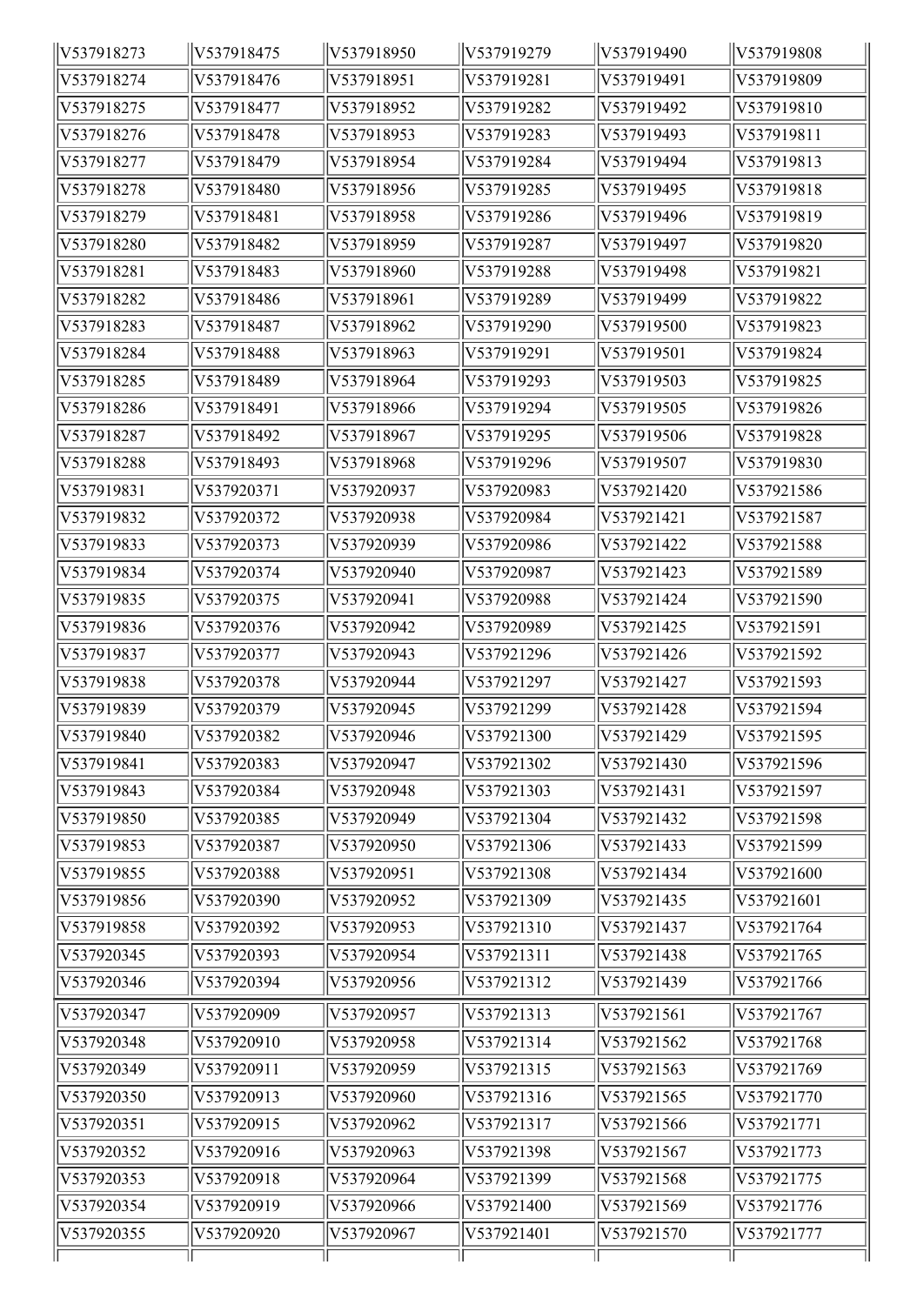| V537920356 | V537920921 | V537920968 | V537921402 | V537921571 | V537921778 |
|------------|------------|------------|------------|------------|------------|
| V537920357 | V537920922 | V537920969 | V537921403 | V537921572 | V537921779 |
| V537920358 | V537920923 | V537920970 | V537921404 | V537921573 | V537921780 |
| V537920359 | V537920925 | V537920971 | V537921406 | V537921574 | V537921781 |
| V537920360 | V537920926 | V537920973 | V537921407 | V537921575 | V537921782 |
| V537920361 | V537920927 | V537920974 | V537921408 | V537921576 | V537921783 |
| V537920362 | V537920928 | V537920975 | V537921409 | V537921577 | V537921784 |
| V537920363 | V537920929 | V537920976 | V537921410 | V537921578 | V537921786 |
| V537920364 | V537920930 | V537920977 | V537921412 | V537921579 | V537921787 |
| V537920365 | V537920931 | V537920978 | V537921413 | V537921580 | V537921789 |
| V537920367 | V537920932 | V537920979 | V537921414 | V537921582 | V537921790 |
| V537920368 | V537920933 | V537920980 | V537921417 | V537921583 | V537921791 |
| V537920369 | V537920934 | V537920981 | V537921418 | V537921584 | V537921792 |
| V537920370 | V537920935 | V537920982 | V537921419 | V537921585 | V537921793 |
| V537921794 | V537922089 | V537922576 | V537922621 | V537923013 | V537924078 |
| V537921795 | V537922090 | V537922577 | V537922622 | V537923014 | V537924079 |
| V537921796 | V537922092 | V537922578 | V537922623 | V537923015 | V537924080 |
| V537921797 | V537922093 | V537922579 | V537922624 | V537923016 | V537924081 |
| V537921798 | V537922094 | V537922580 | V537922625 | V537923017 | V537924082 |
| V537921799 | V537922095 | V537922581 | V537922626 | V537923018 | V537924083 |
| V537921800 | V537922096 | V537922582 | V537922627 | V537923019 | V537924084 |
| V537921801 | V537922097 | V537922583 | V537922628 | V537923020 | V537924086 |
| V537921802 | V537922098 | V537922584 | V537922629 | V537923021 | V537924089 |
| V537922053 | V537922099 | V537922585 | V537922630 | V537923022 | V537924090 |
| V537922054 | V537922100 | V537922587 | V537922631 | V537923023 | V537924091 |
| V537922055 | V537922101 | V537922588 | V537922632 | V537923025 | V537924092 |
| V537922056 | V537922102 | V537922589 | V537922979 | V537923026 | V537924093 |
| V537922057 | V537922103 | V537922590 | V537922980 | V537923027 | V537924094 |
| V537922058 | V537922104 | V537922591 | V537922983 | V537923028 | V537924095 |
| V537922060 | V537922105 | V537922592 | V537922984 | V537923029 | V537924096 |
| V537922061 | V537922548 | V537922593 | V537922985 | V537923859 | V537924098 |
| V537922062 | V537922549 | V537922594 | V537922986 | V537923861 | V537924099 |
| V537922064 | V537922550 | V537922595 | V537922987 | V537923862 | V537924100 |
| V537922065 | V537922551 | V537922596 | V537922988 | V537923863 | V537924101 |
| V537922066 | V537922552 | V537922597 | V537922989 | V537923864 | V537924102 |
| V537922067 | V537922554 | V537922598 | V537922990 | V537923865 | V537924103 |
| V537922068 | V537922555 | V537922599 | V537922991 | V537923866 | V537924387 |
| V537922069 | V537922556 | V537922600 | V537922992 | V537923867 | V537924388 |
| V537922070 | V537922557 | V537922601 | V537922993 | V537923868 | V537924389 |
| V537922071 | V537922558 | V537922602 | V537922994 | V537923869 | V537924390 |
| V537922072 | V537922559 | V537922603 | V537922995 | V537923870 | V537924391 |
| V537922074 | V537922560 | V537922604 | V537922996 | V537923871 | V537924392 |
| V537922075 | V537922561 | V537922605 | V537922997 | V537923872 | V537924393 |
| V537922076 | V537922563 | V537922606 | V537922998 | V537923873 | V537924394 |
|            |            |            |            |            |            |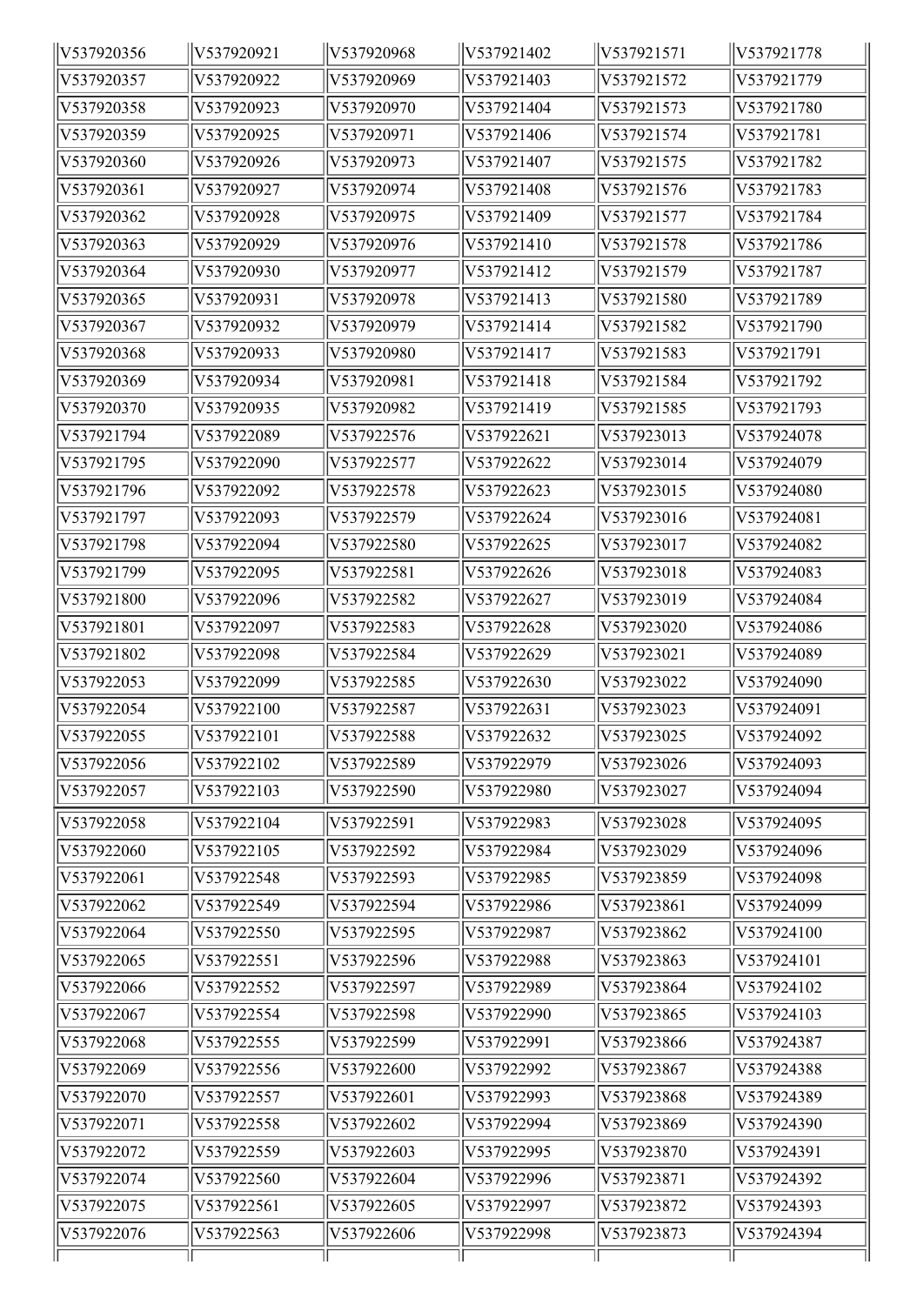| V537922077 | V537922564 | V537922607 | V537922999 | V537923874 | V537924395 |
|------------|------------|------------|------------|------------|------------|
| V537922078 | V537922565 | V537922609 | V537923000 | V537923875 | V537924396 |
| V537922079 | V537922566 | V537922610 | V537923002 | V537923876 | V537924397 |
| V537922080 | V537922567 | V537922611 | V537923003 | V537923878 | V537924398 |
| V537922081 | V537922568 | V537922612 | V537923004 | V537923880 | V537924400 |
| V537922082 | V537922569 | V537922613 | V537923005 | V537923882 | V537924401 |
| V537922083 | V537922570 | V537922614 | V537923006 | V537923883 | V537924402 |
| V537922084 | V537922571 | V537922615 | V537923007 | V537923885 | V537924403 |
| V537922085 | V537922572 | V537922616 | V537923008 | V537923887 | V537924406 |
| V537922086 | V537922573 | V537922618 | V537923009 | V537923888 | V537924407 |
| V537922087 | V537922574 | V537922619 | V537923010 | V537924075 | V537924408 |
| V537922088 | V537922575 | V537922620 | V537923012 | V537924076 | V537924409 |
| V537924410 | V537924585 | V537924736 | V537924872 | V537924917 | V537925015 |
| V537924411 | V537924586 | V537924738 | V537924873 | V537924918 | V537925016 |
| V537924412 | V537924693 | V537924739 | V537924874 | V537924919 | V537925017 |
| V537924413 | V537924694 | V537924740 | V537924875 | V537924920 | V537925018 |
| V537924414 | V537924695 | V537924742 | V537924876 | V537924921 | V537925020 |
| V537924415 | V537924696 | V537924833 | V537924877 | V537924922 | V537925021 |
| V537924417 | V537924697 | V537924834 | V537924878 | V537924923 | V537925023 |
| V537924418 | V537924698 | V537924835 | V537924879 | V537924924 | V537925024 |
| V537924419 | V537924699 | V537924836 | V537924880 | V537924925 | V537925025 |
| V537924420 | V537924700 | V537924837 | V537924881 | V537924926 | V537925026 |
| V537924421 | V537924701 | V537924838 | V537924882 | V537924927 | V537925027 |
| V537924422 | V537924702 | V537924839 | V537924884 | V537924928 | V537925028 |
| V537924423 | V537924703 | V537924840 | V537924885 | V537924930 | V537925029 |
| V537924424 | V537924704 | V537924841 | V537924886 | V537924931 | V537925030 |
| V537924425 | V537924705 | V537924842 | V537924887 | V537924932 | V537925031 |
| V537924426 | V537924706 | V537924843 | V537924888 | V537924933 | V537925032 |
| V537924427 | V537924707 | V537924844 | V537924889 | V537924934 | V537925033 |
| V537924428 | V537924708 | V537924845 | V537924890 | V537924935 | V537925034 |
| V537924429 | V537924709 | V537924846 | V537924891 | V537924937 | V537925035 |
| V537924430 | V537924710 | V537924847 | V537924892 | V537924938 | V537925036 |
| V537924431 | V537924711 | V537924848 | V537924893 | V537924939 | V537925037 |
| V537924432 | V537924712 | V537924849 | V537924894 | V537924941 | V537925038 |
| V537924433 | V537924713 | V537924850 | V537924895 | V537924942 | V537925039 |
| V537924434 | V537924714 | V537924851 | V537924896 | V537924943 | V537925040 |
| V537924435 | V537924715 | V537924852 | V537924897 | V537924944 | V537925041 |
| V537924436 | V537924716 | V537924853 | V537924899 | V537924945 | V537925042 |
| V537924567 | V537924717 | V537924854 | V537924900 | V537924947 | V537925044 |
| V537924568 | V537924718 | V537924855 | V537924901 | V537924948 | V537925045 |
| V537924569 | V537924719 | V537924856 | V537924902 | V537925001 | V537925047 |
| V537924570 | V537924720 | V537924857 | V537924903 | V537925002 | V537925048 |
| V537924571 | V537924721 | V537924859 | V537924904 | V537925003 | V537925049 |
| V537924572 | V537924722 | V537924860 | V537924905 | V537925004 | V537925050 |
|            |            |            |            |            |            |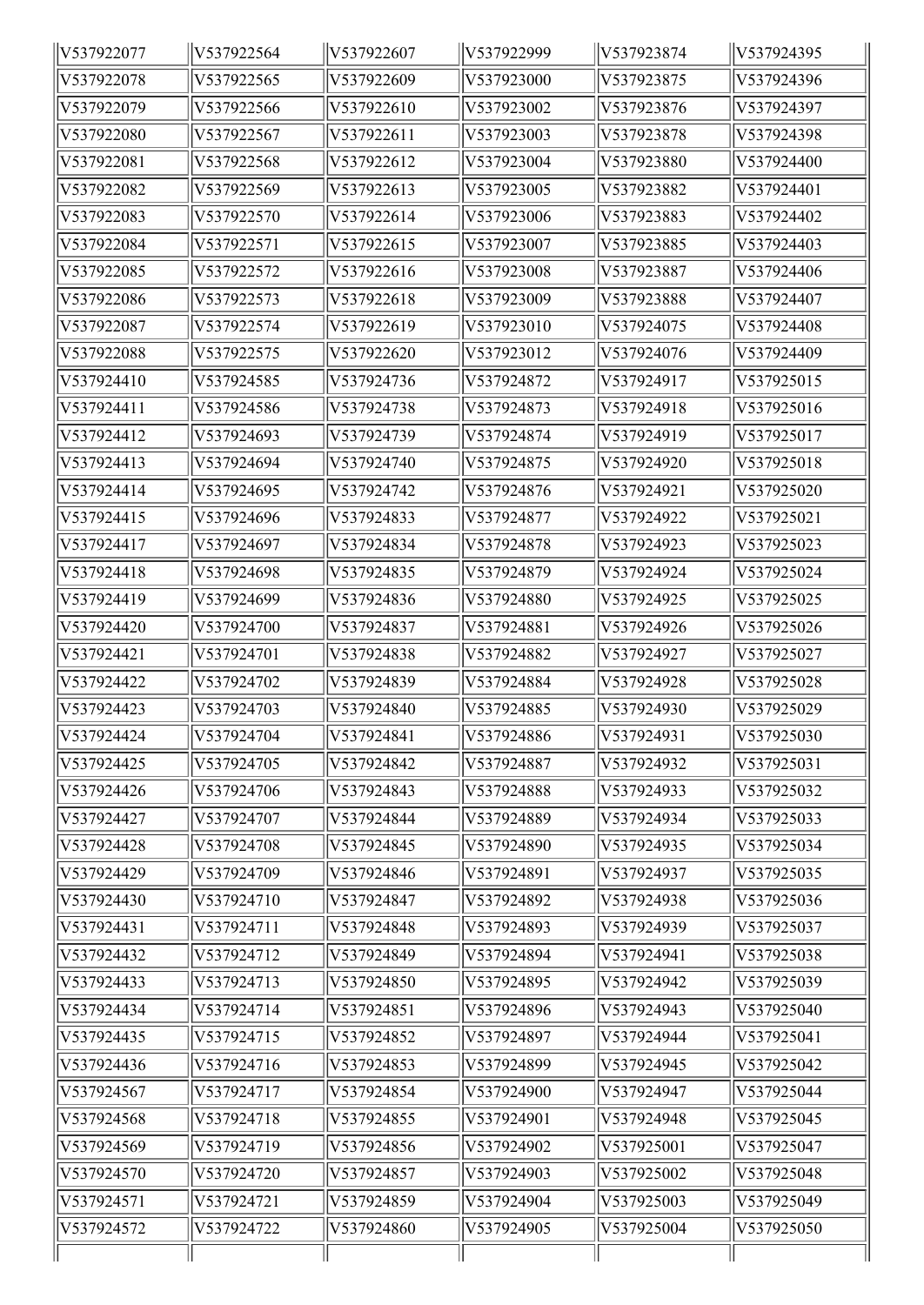| V537924573 | V537924723 | V537924861 | V537924906 | V537925005 | V537925051 |
|------------|------------|------------|------------|------------|------------|
| V537924574 | V537924724 | V537924862 | V537924908 | V537925006 | V537925052 |
| V537924576 | V537924725 | V537924863 | V537924909 | V537925007 | V537925054 |
| V537924577 | V537924726 | V537924864 | V537924910 | V537925008 | V537925055 |
| V537924578 | V537924727 | V537924865 | V537924911 | V537925009 | V537925056 |
| V537924580 | V537924729 | V537924866 | V537924912 | V537925010 | V537925057 |
| V537924581 | V537924731 | V537924868 | V537924913 | V537925011 | V537925058 |
| V537924582 | V537924732 | V537924869 | V537924914 | V537925012 | V537925059 |
| V537924583 | V537924733 | V537924870 | V537924915 | V537925013 | V537925060 |
| V537924584 | V537924734 | V537924871 | V537924916 | V537925014 | V537925061 |
| V537925062 | V537925096 | V537925129 | V537925164 | V537925272 | V537925305 |
| V537925063 | V537925097 | V537925130 | V537925165 | V537925273 | V537925306 |
| V537925064 | V537925098 | V537925131 | V537925166 | V537925274 | V537925307 |
| V537925065 | V537925099 | V537925132 | V537925167 | V537925275 | V537925308 |
| V537925066 | V537925100 | V537925133 | V537925168 | V537925276 | V537925309 |
| V537925067 | V537925101 | V537925134 | V537925169 | V537925277 | V537925310 |
| V537925068 | V537925102 | V537925135 | V537925170 | V537925278 | V537925311 |
| V537925069 | V537925103 | V537925138 | V537925244 | V537925279 | V537925312 |
| V537925070 | V537925104 | V537925139 | V537925245 | V537925280 | V537925313 |
| V537925071 | V537925105 | V537925140 | V537925246 | V537925281 | V537925314 |
| V537925072 | V537925106 | V537925141 | V537925247 | V537925282 | V537925315 |
| V537925073 | V537925107 | V537925142 | V537925248 | V537925283 | V537925316 |
| V537925074 | V537925108 | V537925143 | V537925249 | V537925284 | V537925317 |
| V537925076 | V537925109 | V537925144 | V537925250 | V537925285 | V537925318 |
| V537925078 | V537925110 | V537925145 | V537925251 | V537925286 | V537925319 |
| V537925079 | V537925111 | V537925146 | V537925252 | V537925287 | V537925320 |
| V537925080 | V537925112 | V537925147 | V537925253 | V537925288 | V537925321 |
| V537925081 | V537925113 | V537925148 | V537925254 | V537925289 | V537925322 |
| V537925082 | V537925114 | V537925149 | V537925255 | V537925290 | V537925576 |
| V537925083 | V537925115 | V537925150 | V537925256 | V537925291 | V537925578 |
| V537925084 | V537925116 | V537925151 | V537925257 | V537925293 | V537925579 |
| V537925085 | V537925117 | V537925152 | V537925258 | V537925294 | V537925580 |
| V537925086 | V537925118 | V537925153 | V537925259 | V537925295 | V537925582 |
| V537925087 | V537925119 | V537925155 | V537925260 | V537925296 | V537925583 |
| V537925088 | V537925120 | V537925156 | V537925262 | V537925297 | V537925584 |
| V537925089 | V537925121 | V537925157 | V537925264 | V537925298 | V537925585 |
| V537925090 | V537925122 | V537925158 | V537925265 | V537925299 | V537925586 |
| V537925091 | V537925123 | V537925159 | V537925267 | V537925300 | V537925587 |
| V537925092 | V537925125 | V537925160 | V537925268 | V537925301 | V537925722 |
| V537925093 | V537925126 | V537925161 | V537925269 | V537925302 |            |
| V537925094 | V537925127 | V537925162 | V537925270 | V537925303 |            |
| V537925095 | V537925128 | V537925163 | V537925271 | V537925304 |            |

(b) For engines that have had a crankshaft replaced after September 30, 1999, replace any crankshaft that has a SN listed in Table 2 of this AD.